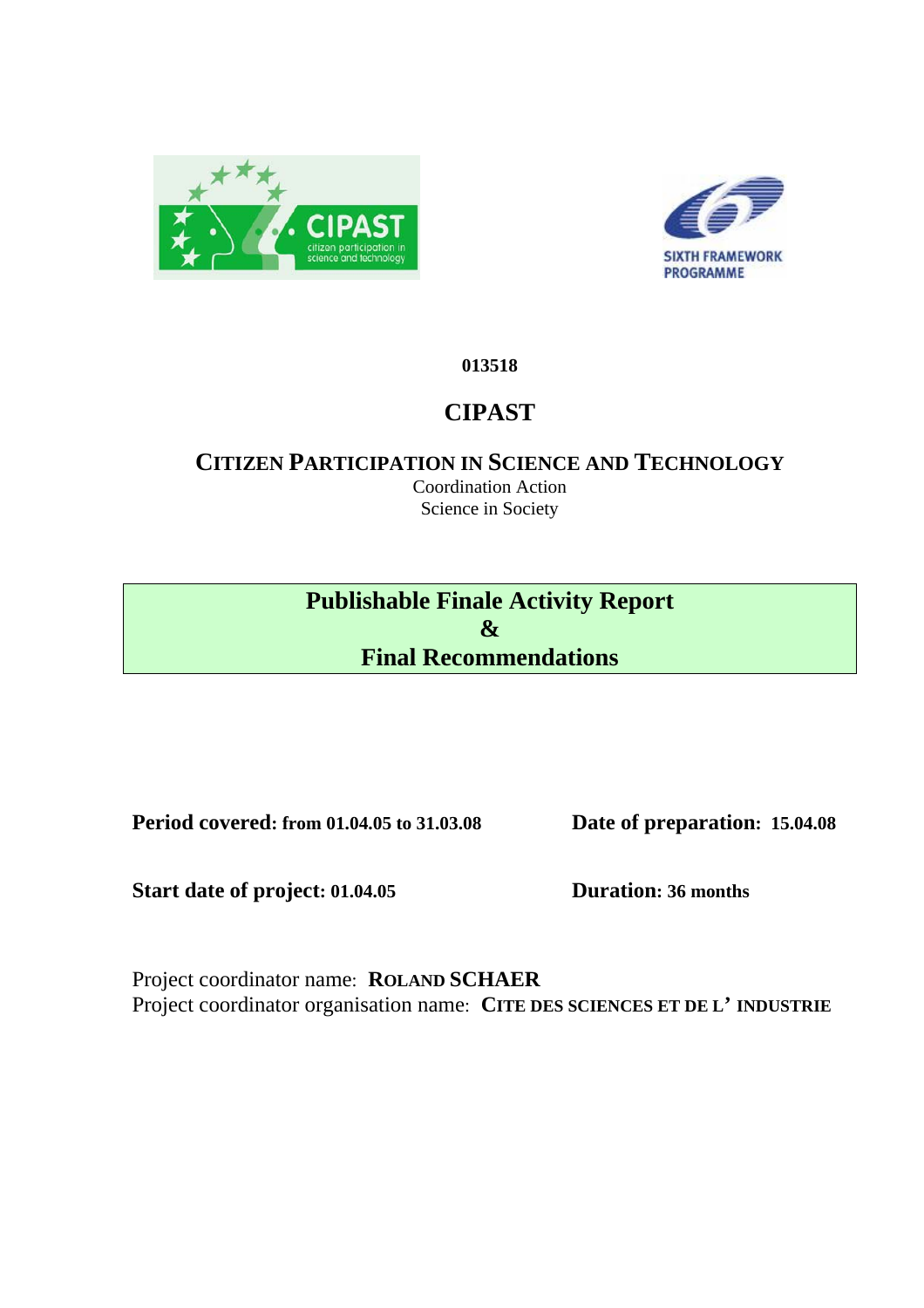

The present document is the publishable final activity report of the **'Citizen Participation in Science and Technology' (CIPAST) platform**, launched in April 2005 with a three year "Coordination Action" work programme.

It was funded by the European Commission under the Sixth Framework Programme for Research and Technological Development, within the thematic "Science and Society" of the Programme "Structuring the European Research Area".

Within three years, CIPAST fulfilled the three core objectives at the heart of its work programme by

- Setting up and expanding on a European network of different actors concerned by participatory procedures in science and technology.
- Developing communication and dissemination tools such as website, discussion lists and newsletters and creating a database devoted to participation in science and technology.
- Elaborating and testing through two training workshops a corpus of tools for capacity building and training, based on an original case-studies methodology.

**Our aim in this report is to provide a** summary of the activities undertaken which includes the results achieved over the full duration of the project, between April 2005 and March 2008, and to put forward a corpus of policy recommendations helpful for decision makers and concerned actors.

In the first section of the report, we present the project initial objectives, the consortium members, the work performed, the results, including the assessment of the methodologies and the approaches employed in the training activities.

In the second section, we draw on some of the lessons learnt at the national, European and cross-national levels, to bring forward a series of policy recommendations that should encourage specifically actions to further build on the achievements of the project.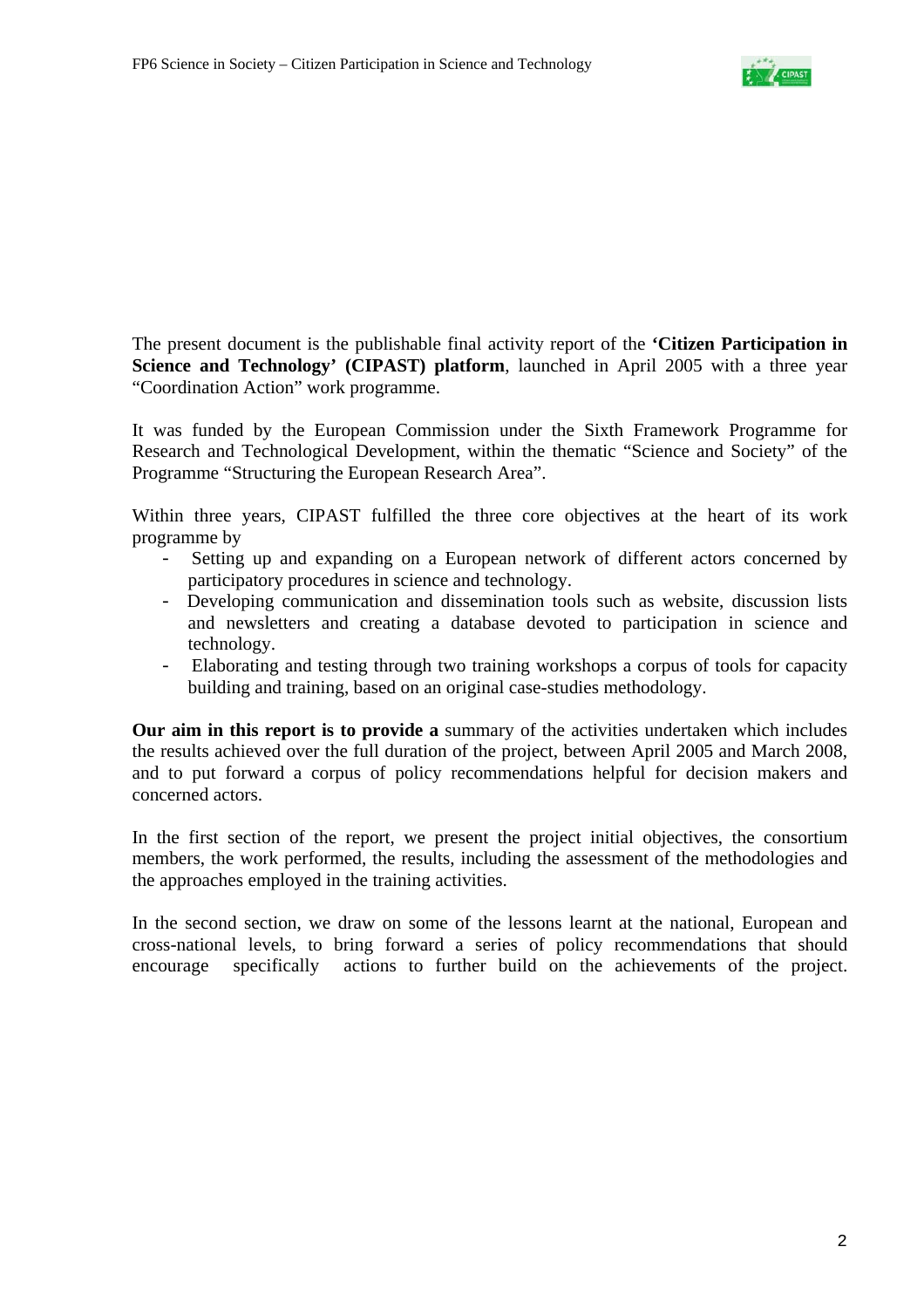

# **INDEX**

| 1            |                                                                                                                                              |     |
|--------------|----------------------------------------------------------------------------------------------------------------------------------------------|-----|
|              | 1.1                                                                                                                                          |     |
|              | 1.2                                                                                                                                          |     |
|              | 2 STRUCTURING AND EXPANDING A EUROPEAN NETWORK OF ORGANISATIONS CONCERNED BY                                                                 |     |
|              |                                                                                                                                              |     |
| $\mathbf{3}$ | STIMULATING THE EXCHANGE OF INFORMATION AND EXPERIENCE WITHIN THIS NETWORK  8                                                                |     |
|              | 3.1                                                                                                                                          |     |
|              | The CIPAST website: the main tool for communicating with a broader audience9<br>3.2                                                          |     |
|              | 3.3                                                                                                                                          |     |
|              | 3.4                                                                                                                                          |     |
|              | 4 FOSTERING THE TRANSFER OF EXPERTISE THROUGH TRAINING PROGRAMMES AND A. RE-USABLE                                                           |     |
|              |                                                                                                                                              |     |
|              |                                                                                                                                              |     |
|              | 4.1<br>4.2                                                                                                                                   |     |
|              | 4.3                                                                                                                                          |     |
|              | 4.4                                                                                                                                          |     |
|              |                                                                                                                                              |     |
| 5            |                                                                                                                                              |     |
|              |                                                                                                                                              |     |
|              | <b>SECTION 2 - CONCLUSIONS AND RECOMMENDATIONS  19</b>                                                                                       |     |
|              |                                                                                                                                              | .19 |
|              | To foster and support the existing dynamics of European cooperation and networking<br>between all different actors involved in participation |     |
|              |                                                                                                                                              | .20 |
|              | To support further organisation of training sessions on citizen participation in science<br>and technology based on case-studies             |     |
|              |                                                                                                                                              |     |
|              | To support an interdisciplinary group of researchers and practitioners to both develop                                                       |     |
|              | a case studies database and investigate local cultures of participation.                                                                     |     |
|              |                                                                                                                                              |     |
|              | To document the various experiences of involvement of civil society in the field of                                                          |     |
|              | nanotechnologies.                                                                                                                            |     |
|              |                                                                                                                                              |     |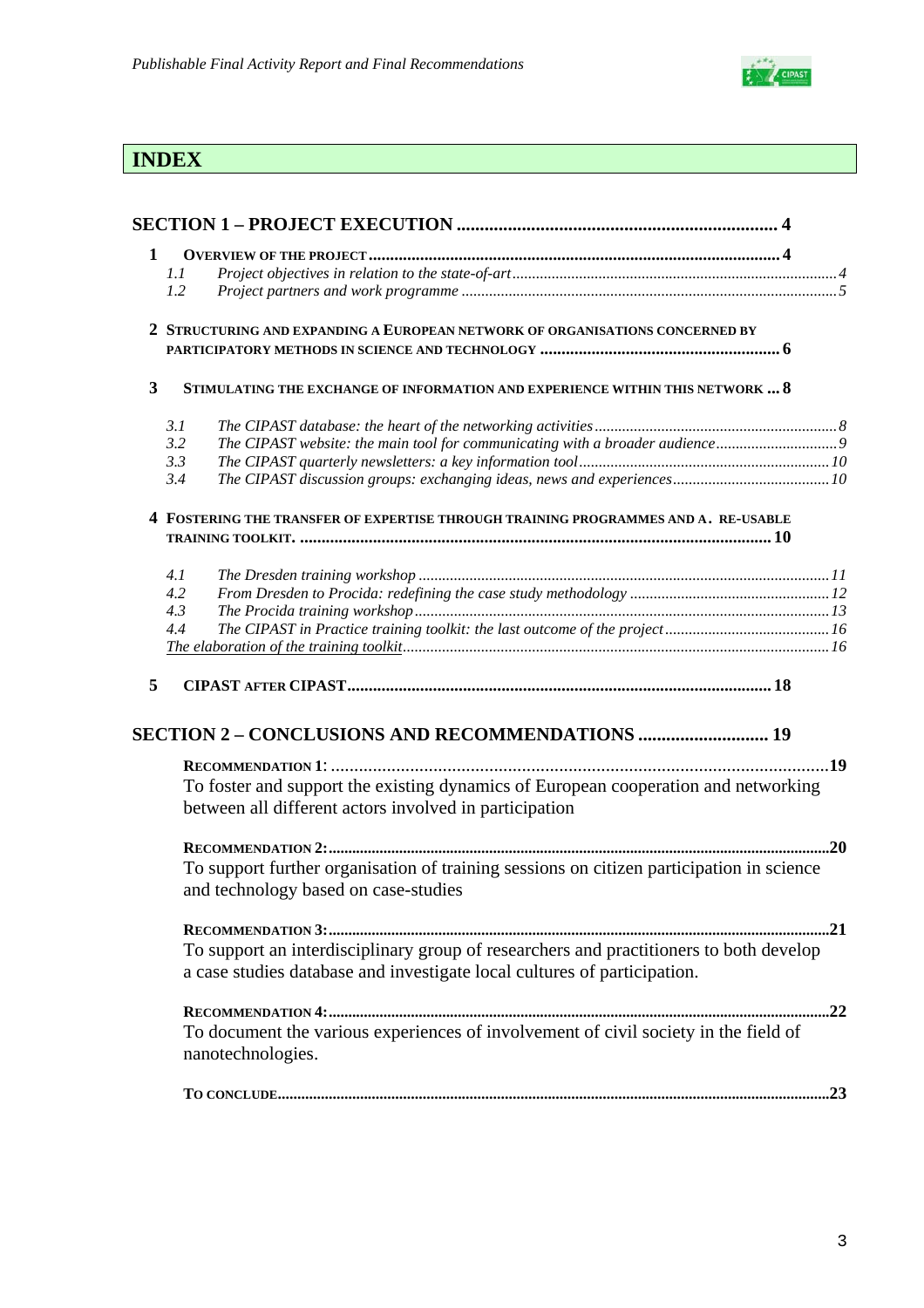

# **Section 1 – Project Execution**

# **1 Overview of the project**

### **1.1 Project objectives in relation to the state-of-art**

**To address the controversial issues raised by techno-scientific developments, the involvement of civil society** is more and more acknowledged as a crucial necessity. In order to take into account the various points of view that enrich the decision processes improving the quality of decisions, **several methodologies** have been tested and assessed to organize that involvement, through formal procedures**.** 

**In Europe, a real experience** existed in that area, but was still broken up and scattered according to the variety of national political cultures and history.

In that context, and in keeping with the challenges set up by the "Science and Society Action Plan", **the "Citizen Participation in Science and Technology" (CIPAST) project was initiated in April 2005, focusing on the objective to structure a European platform for exchanging knowledge and experience concerning participatory procedures**, as a means to foster the construction of a European culture of civil society engagement, with socio-technical issues.

Citizen participation is carried out in various arenas and by organizations belonging to unlinked families of actors, ranging from parliamentary technology assessment offices, through science museums, science shops, as well as research institutes and academic teams, to civil society organizations such as NGO's or patient associations.

Within a 3 year period European Commission-funded work programme, the CIPAST project aimed at bringing these diverse actors to work together on definite purpose, pooling their various capacities, and integrating their specific contextual perspectives through a common platform,. These initiatives achieved the dissemination of good practices, capacity building and critical self-reflection.

The three main objectives of the work programme were:

- **Structuring and expanding up a European network of organisations liable to implement participatory methods.**
- **Stimulating the exchange of information and experiences within this network and beyond**.
- **Fostering transfer of expertise through the implementation of training programmes to develop an integrated concept and material for capacity building.**

By building up a platform at the interface of politics and industry, academy, and civil society, CIPAST intended to become a catalyst for the different actors' capacities and expertise in terms of participatory culture.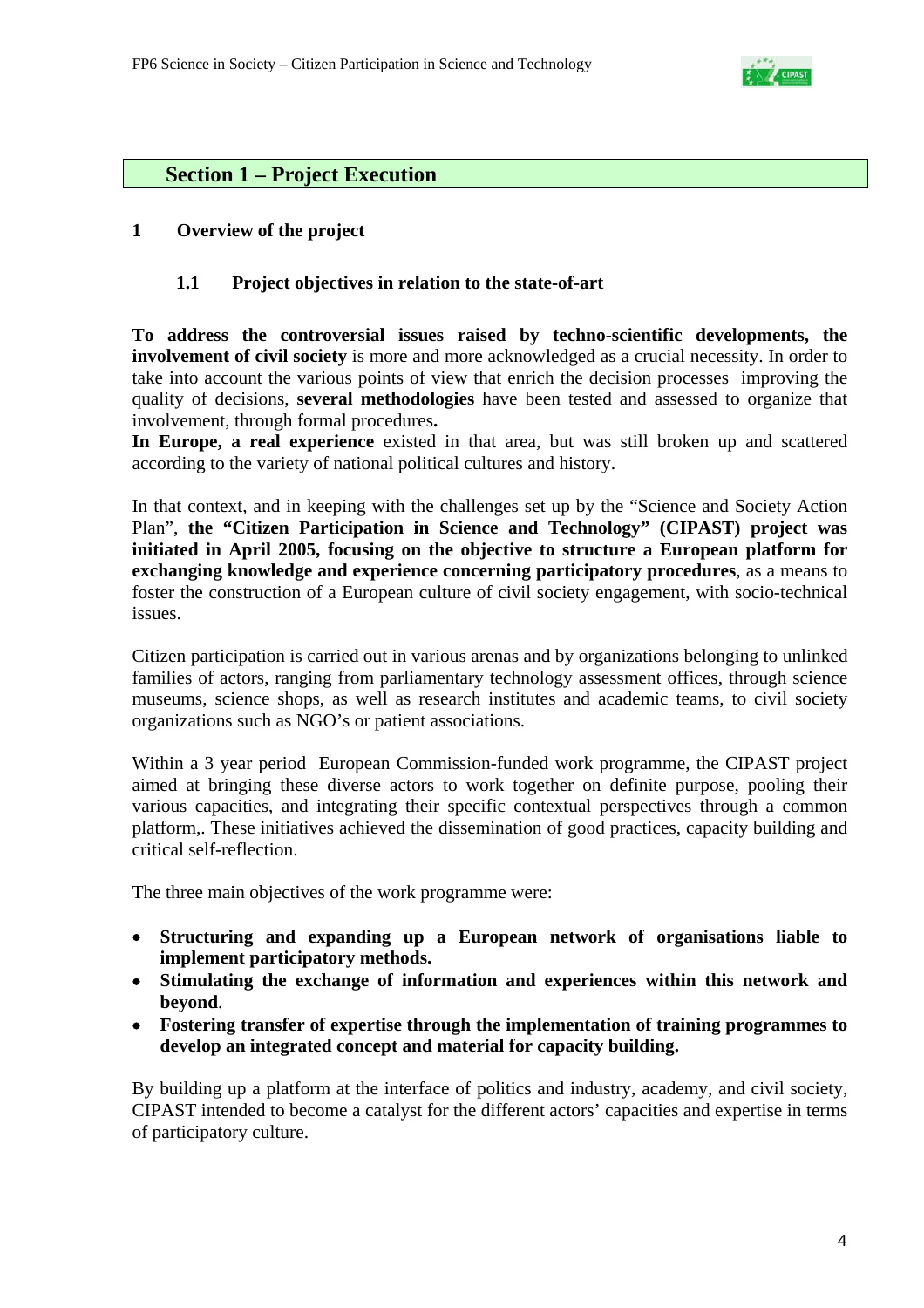



# **1.2 Project partners and work programme**

**Under the overall coordination of the** *Cité des sciences et de l'industrie***, the CIPAST consortium gathered 12 partners** with specific competences on citizen participation in science and technology, coming from different ranges:

- ¾ **two parliamentary Technology Assessment Institutions**, namely the Danish Board of Technology (Copenhagen, Denmark) and the Rathenau Institute (Den Haag, Netherlands);
- ¾ **four science museums and science centres** : Cité des sciences et de l'industrie (Paris, France); Citta della Scienza (Naples, Italy) Deutsches Hygienemuseum (Dresden, Germany); and Bonn Science Shop (Bonn, Germany);
- ¾ **two national research organizations** : Institut National pour la Santé et la Recherche Médicale (INSERM) (Paris, France); Institut National de la Recherche Agronomique (INRA) (Paris, France);
- ¾ **four academic teams involved in research policy**: Centre for the Study of Democracy - Westminster University (London, England); Science & Society Interface – Université de Lausanne (Switzerland); Ecole des Mines de Paris / Centre de Sociologie de l'innovation (Paris, France); and Fondation Nationale des Sciences Politiques (Paris, France).

**For the purposes of allocating the work among partners, the CIPAST work programme was structured in three parallel subdivisions or "work packages",** which extended throughout the project.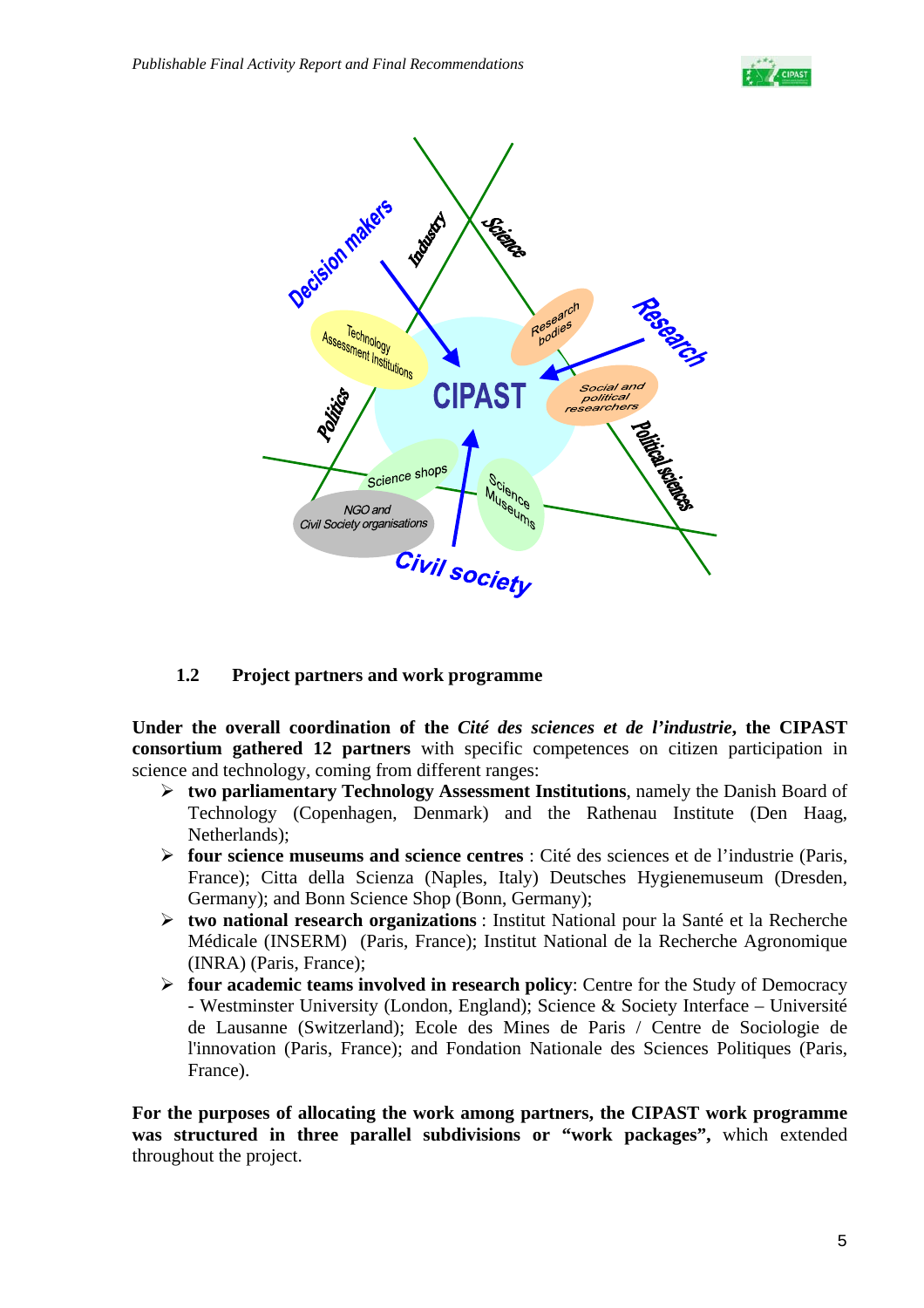

- **Work package 1** :led by the Cité des Sciences, brought together all activities of scientific coordination and management.
- **Work package 2**, led by the Bonn Science Shop, organized the activities of networking, communication, and dissemination in which the whole consortium was involved.
- **Work package 3**, led by INRA, contributed to conceive and implement the training programmes in order to design the training toolkit.

#### **Actions to achieve the main objectives of the project were strongly interdependent:**

- On one hand, the activities of networking, communication and dissemination facilitated the preparation and the organisation of the training workshops as well as the diffusion of their outcomes. They also enabled the access to relevant information and knowledge for newcomers
- On the other hand, the implementation of the training programmes and the design of the training material enhanced the networking process, so that they nurtured a "communitybuilding" process and facilitated the establishment of National Contact Points in European Union's new Member States.

During the **first year of the programme,** from April 2005 to March 2006, actions that were undertaken focused mainly on designing and launching the networking tools of communication, such as website, newsletters, discussion groups, and database–, as well as on elaborating the methodologies for the training workshops.

From April 2006 to March 2007, the **second year** of **the programme** was dominated by the preparation, the implementation and assessment of the first CIPAST training workshop, held in Dresden, Germany, in June 2006, led to the consolidation of the CIPAST database. These actions set up the progressive establishment of a network of National Contact Points.

On the basis of these various tools and taking into account the experience gained from the first training workshop, **the last year of the programme w**as characterized by the design of the second CIPAST training workshop, held in Procida, Italy, in June 2007. The project concluded in March 2008 with the design and the publishing of the CIPAST training package

### **2 Structuring and expanding a European network of organisations concerned by participatory methods in science and technology**

**CIPAST first task has been to identify partners, clients and target groups concerned by participatory procedures** in science and technology throughout Europe.

Networking actions were initiated with the integration of various databases: existing national databases such as the Danish Board of Technology, the Swiss TA and the Rathenau Institute, European databases (Aarhus Convention and IFOK study) and with all partnerships that had been previously developed by the members of the CIPAST consortium. A base of 3000 contacts was collected.

### **Accordingly, priority was given to the involvement of actors coming from the civil society and from the new Member States of the EU**.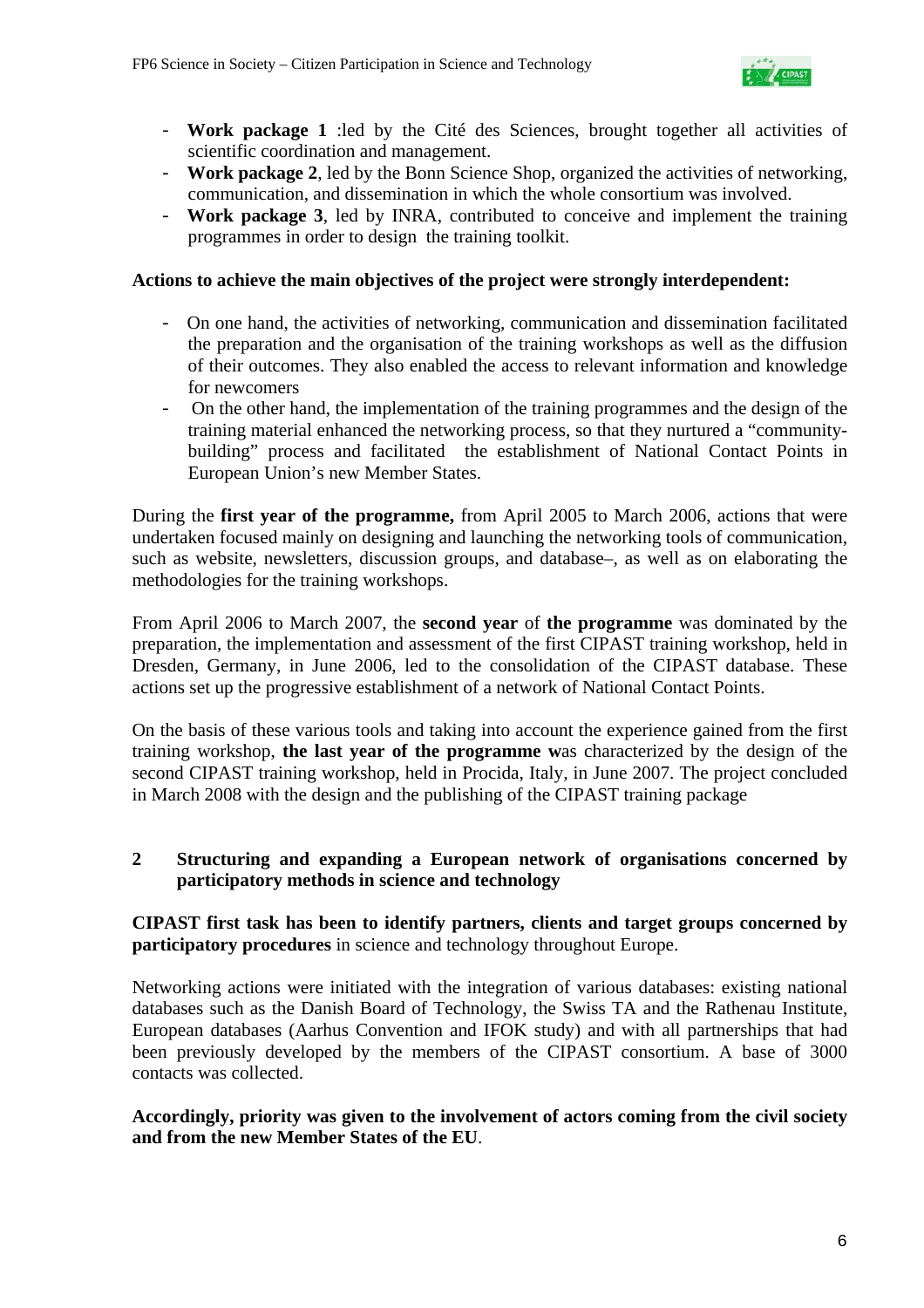

All the different actors identified that were associated to the CIPAST project received information about ongoing initiatives concerning participatory procedures. To provide information to the network, lots of them participated to the CIPAST training programmes as trainees or as providers of expertise. They acted as information relay to disseminate at large the CIPAST initiatives.

**Within three years, CIPAST achieved to set up "a network of networks"** by bringing together European organisations in the field of science, technology, and society, which were already structured in European networks, such as EPTA, IGLO, ECSITE, ISSNET. Furthermore, CIPAST established structural links with other European consortiums involved in participatory processes such as ECD or PATH and used meetings of other networks (as for example the annual conference of the ECSITE network or the Living Knowledge conference of the international Science Shop Network) in order to expand its network.

### **In that general framework, three specific sub-projects were developed:**

#### *Surveying networks of European Patients Organisations*

Drawing on the INSERM database which describes a number of 300 French national patient organisations, the INSERM-based working team followed the links between these to get access to European based organisations. 65 European patient organisations were then identified. The presentation of their main characteristics, missions, aims and activities can be now found on the CIPAST website. The institutions were selected according two criteria: their interest for research and their interest for the scientific and medical information on the diseases they are focused on. The survey also provided information about different material produced and referred to actions undertaken by these organisations; as for example: the trans-European surveys they carry out, the position papers, the specific modalities of participation with regards to European authorities, working groups, or European research projects. The outcome of this action provided a specific compatible database with the main CIPAST database.

#### *Setting up a network of National Contact Points*

**In terms of networking, a major achievement was the constitution of an active network of "National Contact Points" (NPC).** Coordinated by the unit Science-Society Interface of the University of Lausanne, this network was structured drawing on contacts made through the CIPAST Dresden and Procida training workshops. The roles and objectives of the NPC have been defined with the aim to be national relays to CIPAST experts in order to support the dissemination and the implementation of the CIPAST Training Package. They will also contribute to serve as national information sources to enrich and expand the database as well as the website.

**Besides the members of the CIPAST consortium, the network of the NCP has added up by April 2008 and until now the following institutions**: Belgium (University of Liege); Estonia (Institute of Baltic Studies); Hungary (Budapest University of Technology and Economics); Romania (National Institute for R&D in Informatics); Slovakia (Slovak Academy of Sciences); Spain (Centre for Energy and Environmental Research); Turkey (Middle East Technical University). Actors from Austria, Greece, Ireland, Norway, Portugal and South Korea are being presently contacted to team up. All the actors that we proposed to be a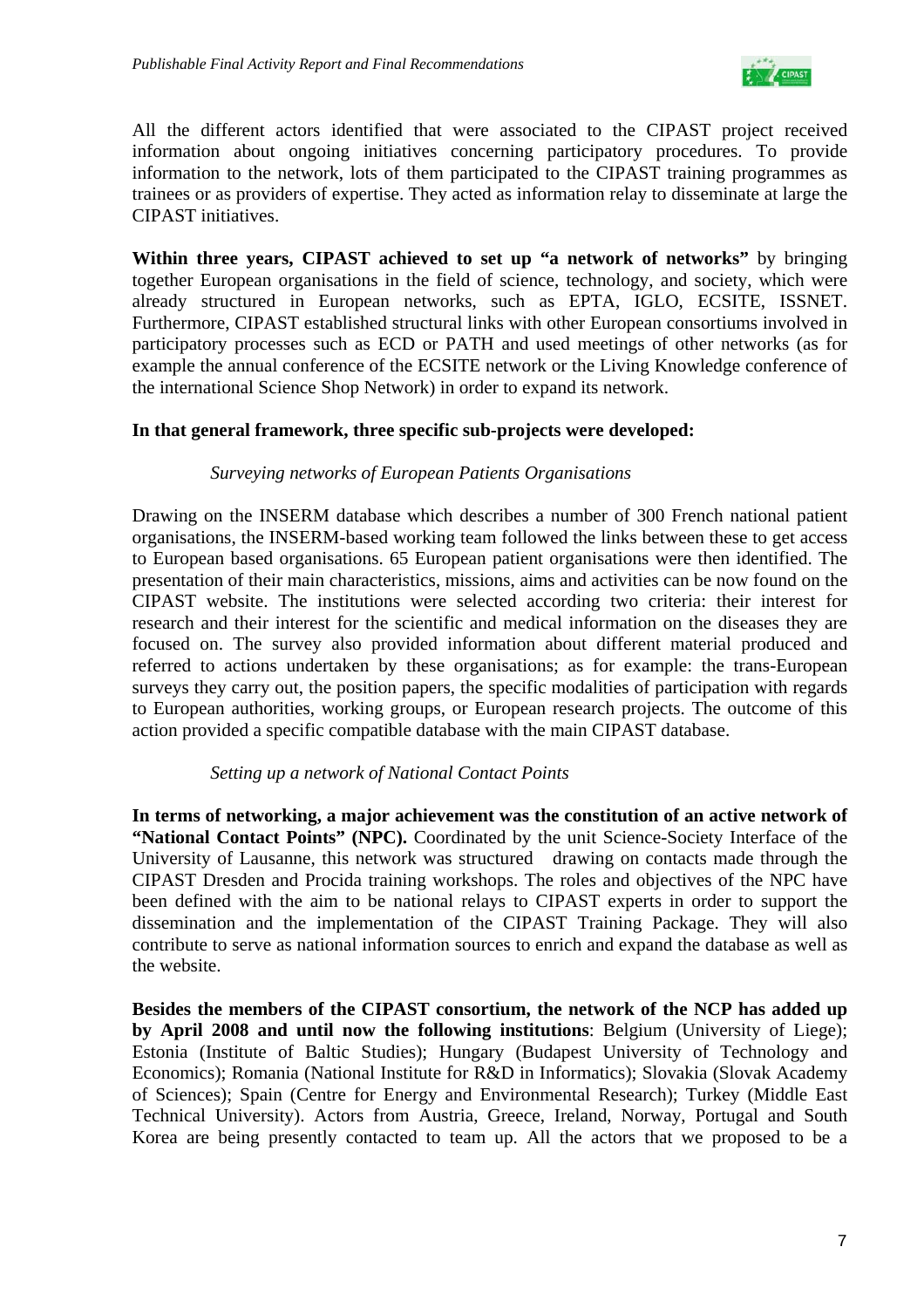

CIPAST NPC have so far confirmed their willingness to assume this role, even though no funding was initially foreseen.

### *Creating a pool of experts in citizen participation in science and technology*

**During the last year of the project, we created a pool of experts.** After a large consultation based on a questionnaire sent to CIPAST database contact persons, 100 experienced persons agreed to appear in the list as experts and for each of them was mentioned their specific field of expertise and activity. Science-Society Interface at University of Lausanne incorporated that list of experts into the CIPAST database web interface, to make it publicly available. An abstract was also included in the CIPAST Training Package under the name of "CIPAST Pool of Experts "

### **3 Stimulating the exchange of information and experience within this network**

By setting up this network, CIPAST gave the opportunity to stimulate reciprocal among exchanges between the various groups of actors. The CIPAST Steering Committees contributed mainly to share expertise and good practices among the participating members. In order to achieve the aims and overall objectives, the CIPAST project implemented four tools as key instruments to develop networking, communication and dissemination: **a database, a website, the newsletters and discussion groups**.

Website, newsletter and discussion groups were launched during the first year of the project, and have been maintained and enriched throughout the project's following periods, under coordination of **Bonn Science Shop***.* **Science Society Interface, University de Lausanne** was responsible for the development of the database and for the coordination of networking, communication, dissemination activities, which have been permanently carried out by the whole consortium.

# **3.1 The CIPAST database: the heart of the networking activities**

**The CIPAST database** gives access openly to some lists through the CIPAST website by **identifying reference persons, institutions and experts** that should clearly contribute to promote the development of participatory procedures in science and technology in different countries.

**The cipast database also gives an overview of past or ongoing participatory processes.** In addition, it provides statistics on the kind of actors, their nationalities including as well the thematic fields represented. Such lists can be downloaded in Excel and PDF formats.

Science-Society Interface at University of Lausanne ensures the management of the database, its enrichment and the updating. Persons or institutions who are interested to and be listed in the database - either as actor or with a process - are kindly asked to fill in the database registration forms on the CIPAST website.

To give a rough estimate, by April 2008, the database contained a figure of the order of 3175 actors from **2373** institutions coming from 66 countries (CIPAST e-mailing list), a list of 386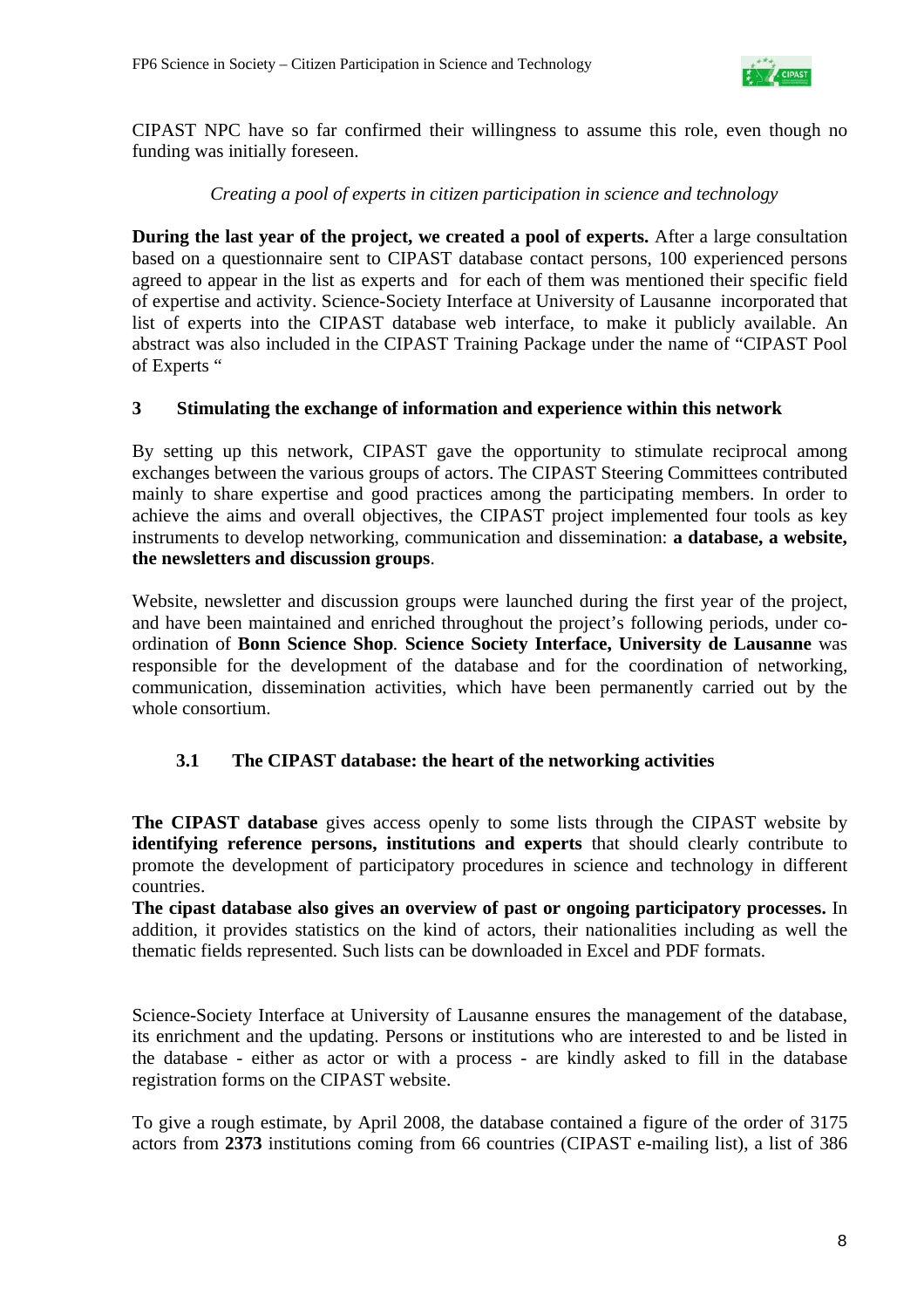

reference institutions (key institutions in the field of participation) of 26 countries, a reference list of 100 experts, and a list of participatory processes with 177 cases from 24 countries.

## **The CIPAST database accomplished successfully two main objectives**.

**On the one hand**, the database of contact persons served to **networking and communication activities** by enabling the dissemination of newsletters, as well as management of both training workshops (registrations, dissemination of information, lists of participants, etc.) Additionally, it served to communicate external announcements on relevant events organized by network partners. This contributed significantly to the establishment of the CIPAST platform, as a reference source of information regarding citizen participation in Europe.

**On the other hand, the database served to foster the dissemination of good practices by offering a pool of reference institutions and experts** who can be contacted for advices, and **by presenting a detailed overview of past or ongoing participatory processes**, in Europe, and to some extent, overseas.

For instance, the database contributed to design the special issue of the CIPAST Newsletter on **Nanotechnologies,** providing information about 60 participatory processes related to this thematic.

The launch of the web interface in July 2007, allowed making the core part of the database available to a wider public and giving enhanced visibility to several EC projects, connected to citizen participation.

### **3.2 The CIPAST website: the main tool for communicating with a broader audience**

### **The CIPAST website is main tool of the project to communicate with a broader audience.**

Under the coordination of the Bonn Science Shop, the website developed by the members of the consortium during the period time of the project, has been on line and accessible since October 2005. It is planned from today to be maintained after the end of the project, in March 2008.

Aside from giving a complete description of the CIPAST project and information about partners, the website served to promote various actions and initiatives. Specifically, it made available all the 10 published newsletters, provided a linkage to the CIPAST database giving access to the different reference lists, and offered all relevant information about the two CIPAST training workshops. In the context of the two training workshops, it served to manage the on-line registrations, to provide the preparatory documents for the case studies and to report the various outputs.

In a second section, the website provides basic resources on participatory methodologies, and access to the database including the newsletters. In the "Forum", visitors can find a common space for sharing news and interacting with Cipast consortium. Additionally, it gives links to other websites related to participatory procedures, as well as press releases and extra material.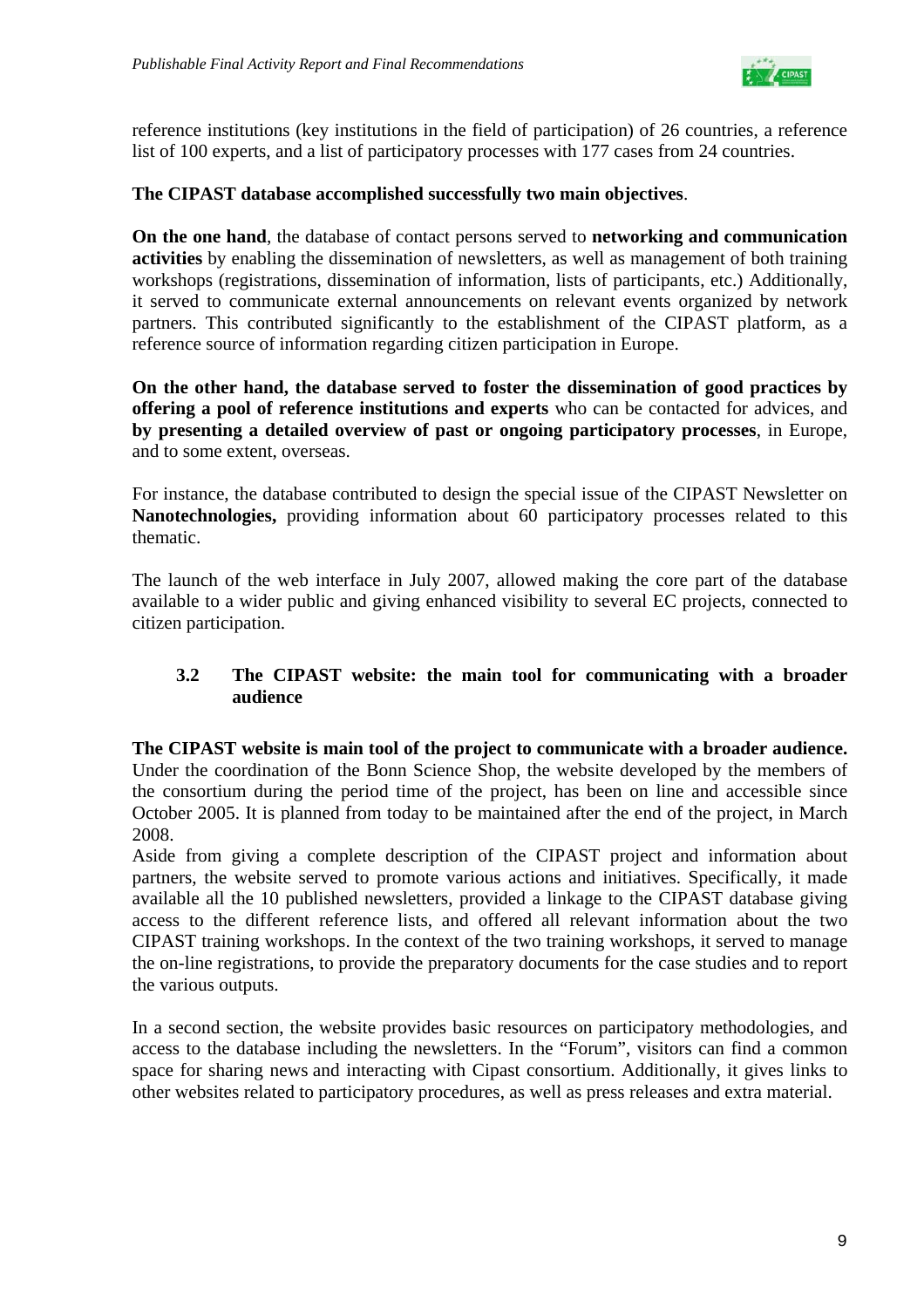

**Since its launch, the website frequentation constantly increased**. Starting at the level of **206** in January 2006, the number of page views per month increased to an average of **20 000** in 2007 - 2008, with a maximum of **38.612** in July 2007.

The number of sessions per day constantly increasing doubled its initial mark and passed from **78** at the launch of the website to **160** at the end of the project in March 2008.

# **3.3 The CIPAST quarterly newsletters: a key information tool**

### **One of the key components of the dissemination activities is the electronic newsletter on participatory procedures in Europe**.

The newsletters provided the reader with detailed information on ongoing participatory projects and activities by giving short news about upcoming events in Europe and full reports on the outputs regarding the CIPAST training workshops. Bonn Science Shop edited and published **ten issues** between October 2005 and April 2008.

In March 2008, a special issue of the CIPAST newsletter on "Nanotechnology and Society" was published. It was the result of collecting many contributions by making a call through the Cipast database contact list. The "Nano issue" gave a general overview based on the analysis of 60 participatory processes in nanotechnology governance. In most countries, they were developed as a result of political initiatives, namely in the European Union and in the United States. The gathering of this information, even if not exhaustive, provides a significant material to put these experiences into perspective and to open up debates or discussion on the roles of public participation in different national and regional political contexts.

# **3.4 The CIPAST discussion groups: exchanging ideas, news and experiences**

The "CIPAST News and Discussion Group" was launched during the first year of activity, with the objective to keep up participants informed about the developments related to participative activities in the context of science and technology .Another aim was. to build partnerships. Managed by the Bonn Science Shop, the discussion group worked on the basis of an open and free Internet mailing list.

The group mailing list helped as well to disseminate newsletters, announcements of training programmes and training tools, including other relevant initiatives undertaken by partner institutions. In spite of our efforts to encourage debates and exchanges of experience, the activity in this discussion group has been rather low.

# **4 Fostering the transfer of expertise through training programmes and a re-usable training toolkit.**

In recent years, many experiences of public participation in science and technology have taken place in European countries. A large variety of methods have been implemented, ranging from focus groups, stakeholder roundtables to scenario workshops, citizen juries, and consensus conferences.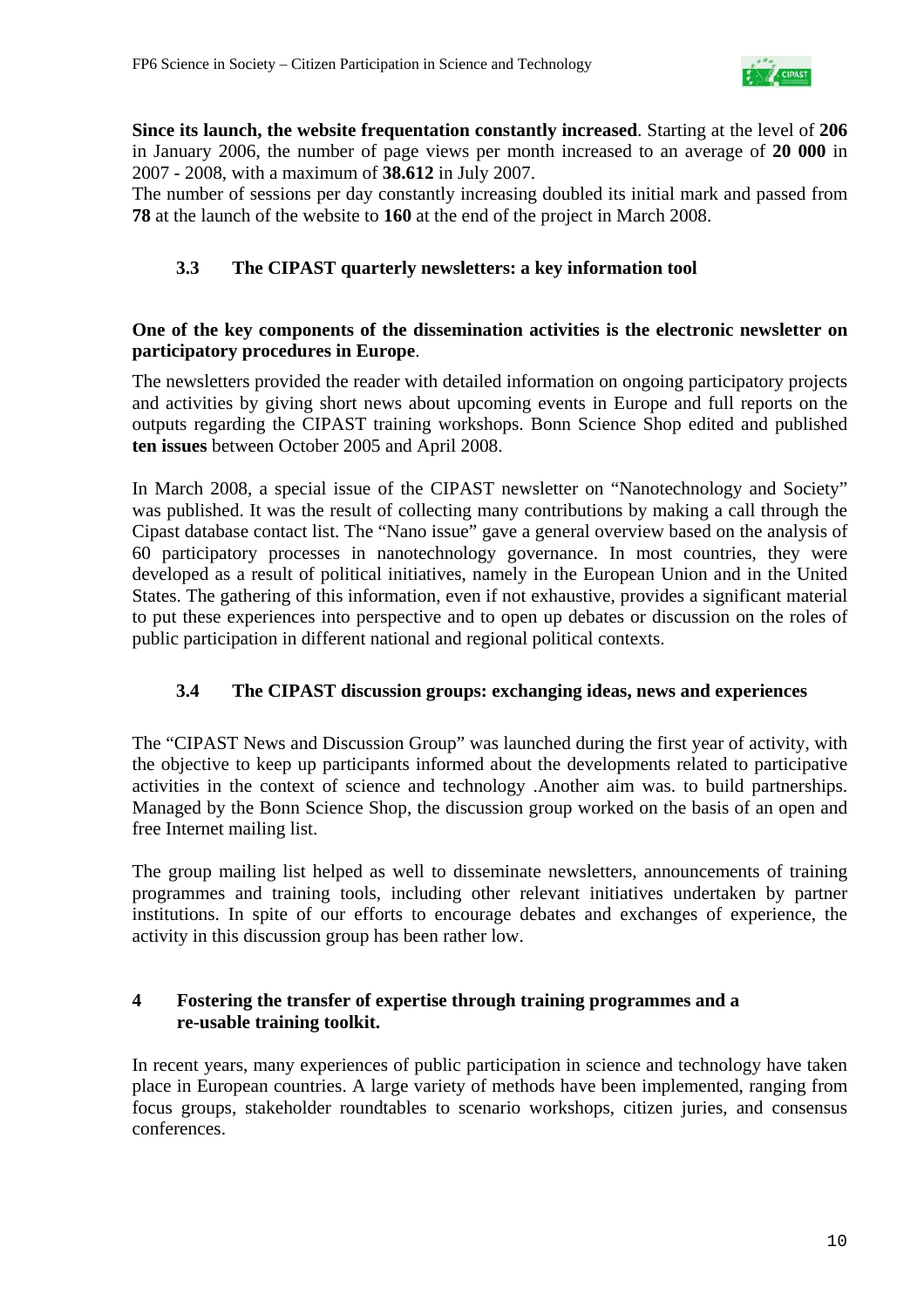

## **The successful implementation of such procedures at local, national and cross-national levels raises specific challenges that are to be tackled with a maximum of professionalism**. **A specific field of competence has to emerge.**

In order to foster that capacity-building through organisational learning, dissemination of good practices, as well as critical self-reflection on participatory procedures, **CIPAST** 

- organised, under the supervision of INRA, two important international training workshops, in Summer 2006 and 2007,
- elaborated a transferable training material based on a groundbreaking case studies methodology, relying on the experience of these two workshops

In both cases, the target audience included (potential) organisers of training programs as well as (potential) users of participatory procedures such as decision-makers belonging to political sphere, research sectors, non-profit organisations and industry. A special effort was made to identify workshop participants in the new member states of the E.U.

# **4.1 The Dresden training workshop**

**The first CIPAST international training workshop "How to design and organise public deliberation" was held in the Deutsches Hygiene-Museum in Dresden, Germany from June 26<sup>th</sup> to 28<sup>th</sup> 2006.** The workshop was designed for people who expressed a strong interest in public participation in science and technology, who already organized participatory exercises or were willing to do so, or who simply wished to learn more about public participation.

After information and registration actions, 60 participants, coming from 23 countries, attended the workshop, among them 10 from Eastern Europe and also some representatives, from non-European countries, such as Australia, USA, Turkey, India and Palestine. The Deutsches Hygiene-Museum was responsible of the whole organization.

The programme was a combination of:

- general presentations delivered during plenary sessions, and addressing the main guidelines for implementing participatory procedures ( basic principles, how to plan, how to achieve impact, how to evaluate be,…)
- "Poster sessions" and "surgery sessions" addressing the different methodologies through non-formal discussions with experts.
- Evening lectures and roundtables.

# The workshop provided the participants with a good overview on participatory methods<sup>1</sup>.

**The Dresden workshop was a precious opportunity to expand the existing Cipast network,** especially thanks to the contribution of the participants coming from countries not represented in the CIPAST consortium, specifically from new member States. Some of them proposed to become active corresponding members after the workshop. It was noticeable that Universities and Science Museums were well represented in comparison with NGO's and governmental agencies which were under-represented.

i 1 The presentations of the CIPAST Dresden workshop can be downloaded from www.cipast.org/cipast.php?section=41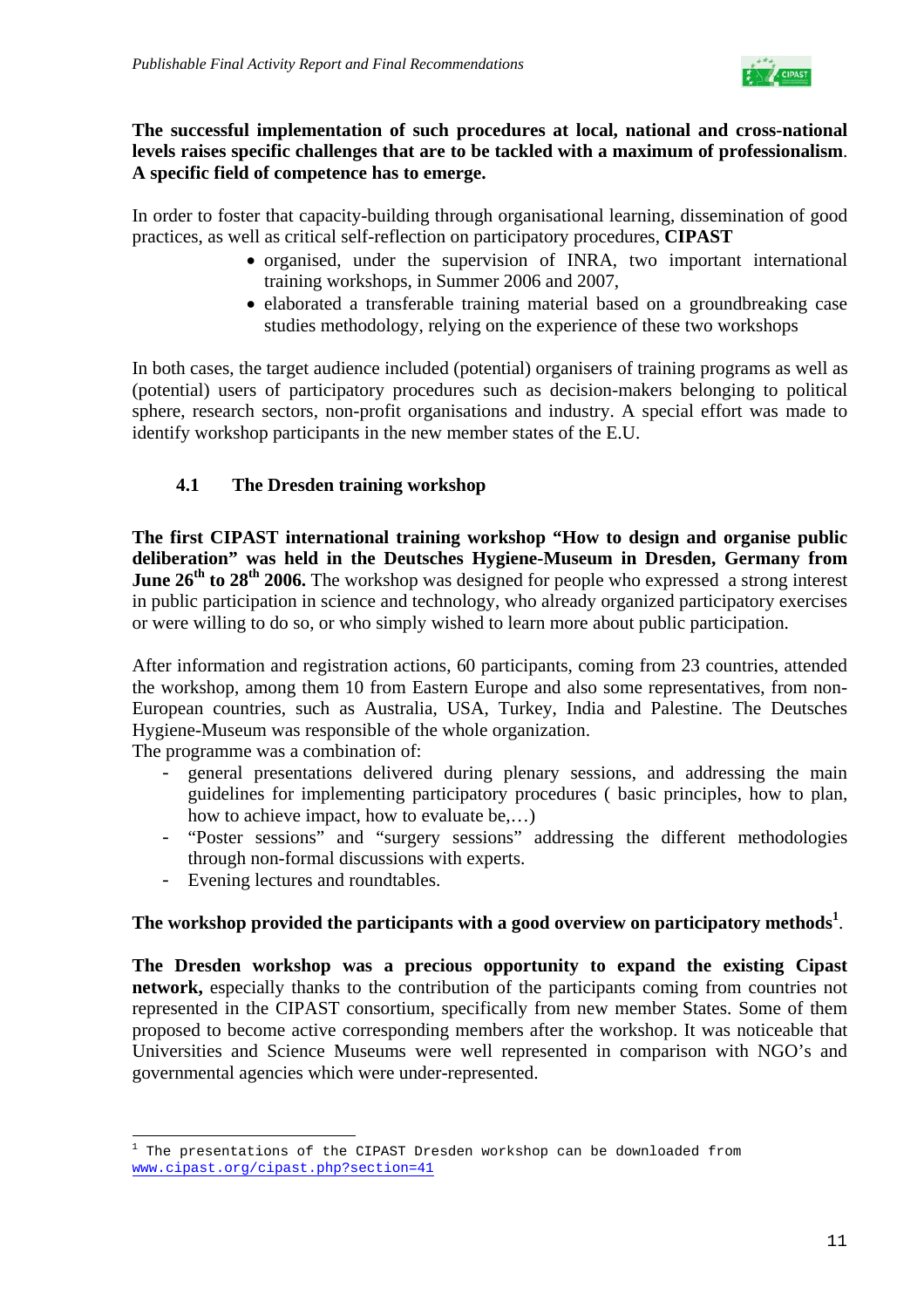

# **4.2 From Dresden to Procida: redefining the case study methodology**

### **Lessons learnt from the Dresden workshop can be summed up in three main aspects**:

Firstly , the need to address more clearly and more formally the problems brought by the participants themselves, by giving practical answers to the questions the practitioners usually face when implementing participatory exercises. In order to achieve this objective, three new tools were developed:

- external case studies proposed by participants and elaborated according to the CIPAST methodology, with the help of the CIPAST members.
- Poster sessions with contributions from participants.
- An "Open Space" session, where participants have the possibility to debate on problems of their choices.

Secondly, the need for more active and systematic involvement of participants during the training itself.

To respond to this requirement, it was decided to structure the training methodology so as to present the case studies as active problem solving exercises.

Finally, the need to attract and get involved more actively policy makers, private sectors and NGOs representatives.

### **The new case studies training methodology**

**One of the points from the start of the CIPAST project was the fact that past or ongoing participatory experiences showed a large variety in types, addressing various categories of topics, implemented in diverse contexts.** Each participatory procedure and every 'level of decision-making' implied different requirements and conditions for public participation and influenced the implementation of participatory procedures differently, including the aims (rationale, objectives, goals) of the exercise, the choice of methods and the appropriate way for participation, the types of participants suitable for involvement, the design of organisational structures and budget required, the type of outcomes realistically to be achieved as well as its evaluation.

Accordingly, we reconsidered the content of the Dresden case study methodology and set it up at the core of the Procida training programme **considering it as a problem-solving exercise, in which concrete solutions are proposed to face concrete situations**. Before submitting this new proposal to an international audience, the model was tested successfully with students in London (Westminster University) and in Paris (Sciences Po and EHESS).

**The aim is to get participants actively involved in the learning process and become aware of some of the difficulties of designing and implementing a public participation in a practical way**. The moderator presents a real-life-based problematic situation to be solved, for which no solution is given *a priori*. The participants work in small groups of 4 or 5 persons with his assistance of a moderator. The case leaders propose a set of tasks to be performed by each group, using the support materials and creating the conditions for a rich interaction on each case. The group proposes a solution based upon the analysis of specific aims and conditions; knowledge on participatory methods and tools is necessary.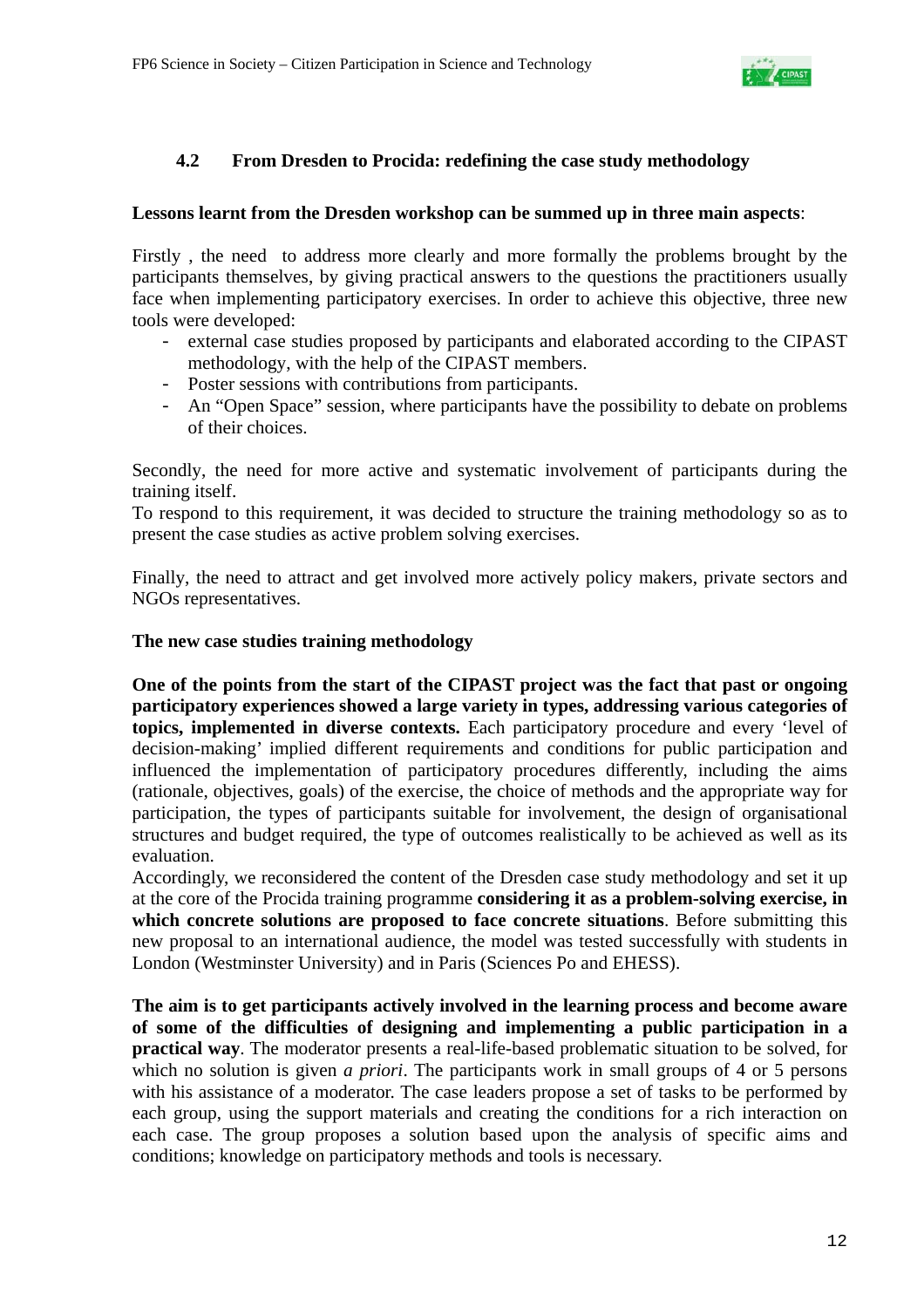

## **The participants of the workshop has to get the support material for each case study provided, well in advance**

During Procida workshop, support material included:

- a brief document presenting in a predefined way the overall context of the issue,
- a general picture of the concerned actors;
- a set of annexes with useful resources to prepare the case and information on how the real demand was issued;
- a synthesis of how the situation was envisaged by the CIPAST experts.

The tasks to be performed by the different small groups could eventually include activities such as:

- Reframing the issue from the large contextualisation given by the exercise moderator, to a more specific one;
- Selecting and evaluating the main concerned actors and their positions;
- Selecting the procedure to be used and justifying the choice;
- Preparing the press release announcing the participatory exercise, etc...

After that group session, **the real-case solution could be presented** and compared with the solutions proposed by the groups.

# **4.3 The Procida training workshop**

**The second CIPAST international training workshop** "How to design and organise public deliberation" **was held in Procida, Italy, from 18th June to June 21st2007, one year after the Dresden workshop.** More than 80 participants from 20 countries enjoyed the Mediterranean atmosphere of the island of Procida in the Gulf of Naples. The outstanding organisation by the host Città della Scienza allowed a fruitful exchange of experience and expertise and offered much scope for establishing contacts or consolidating networking.

# **Taking into account the feedback from Dresden, the workshop in Procida allocated more time for training through participatory exercises and allowed more interaction between participants**.

Participants were invited to contribute to Procida workshop by either proposing a poster or a case study. A first announcement of Procida workshop and a call for contribution in the  $5<sup>th</sup>$ CIPAST newsletter in December 2006 led to 26 proposals of case studies and 20 posters coming from 16 different countries. Many different participative methods and scientific fields were represented. Among the 26 proposals for case studies, 10 were selected to be prepared as problem solving exercises considering different criteria such as: country of origin, type of institution and type of participatory initiative.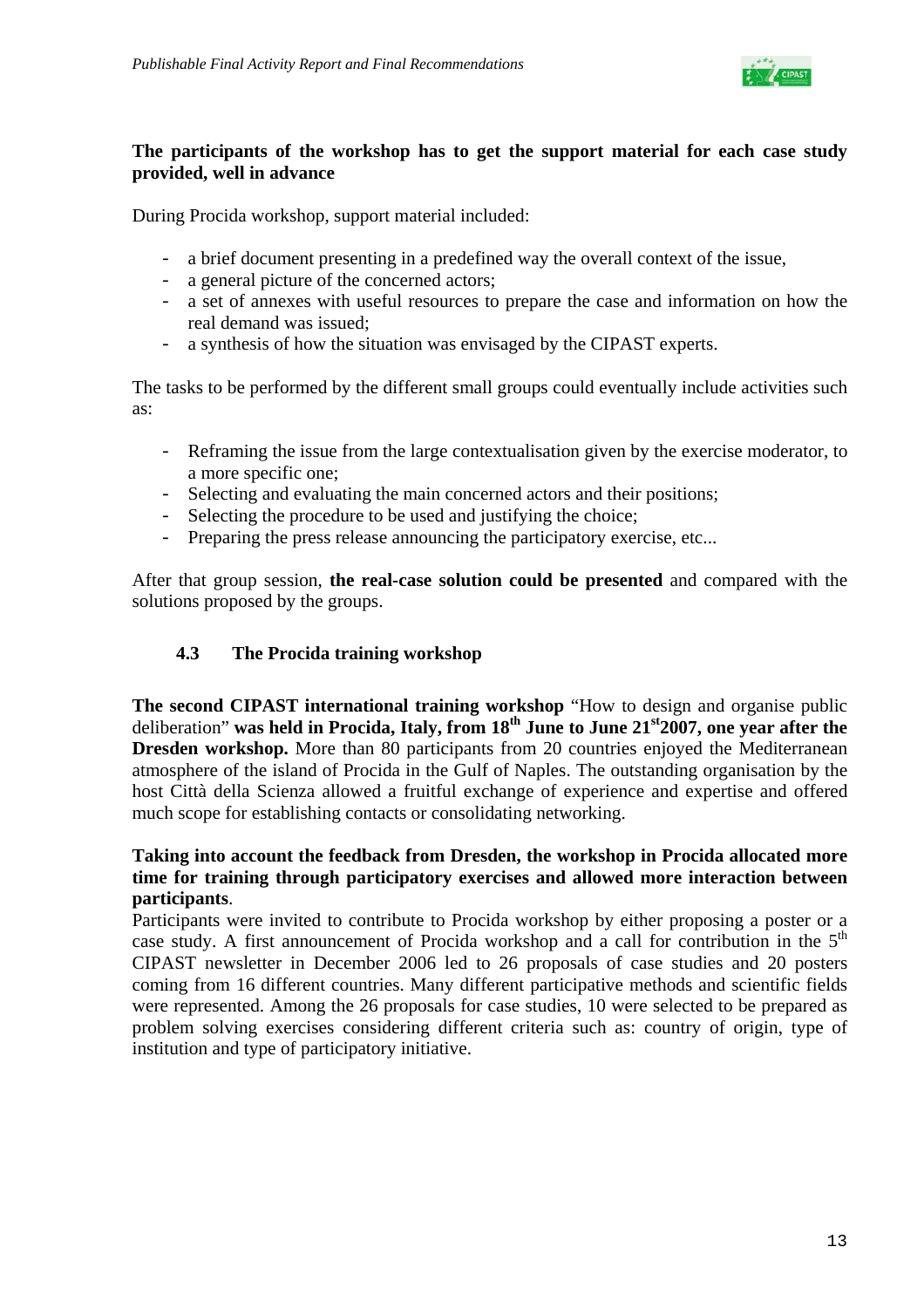

Out of these 10 potential case studies, 4 were dropped out during the process due to lack of resources on the side of the proponents. Many of the other case studies were prepared as posters and presented during the poster session.<sup>2</sup>

### **The workshop programme was structured around two kinds of case studies:**

- those aiming at designing a participatory process in a specific context with activities such as : framing the issue, identifying the actors, choosing a methodology and implementing the process (GM vine, Nanodialogue, Acceptris, Doing Dialogue, Nuclear Waste Management);
- those aiming at learning more in depth about one specific methodology (Ocean Rise, ECC, Fuel Cell City, PRISE).

Each participant had the possibility to work on at least two such studies: one proposed by the CIPAST members or one prepared by the CIPAST members on the basis of the results of the call for proposals.

### **The first day programme offered an introduction to citizen participation**:

- "What is citizen participation?" and the Metaplan exercise
- "The basic principles of participation and how to manage them"
- Two methodology poster sessions

i

- The interactive training session on: "Planning citizen participation" including a group exercise on how to select an issue and a method; and "How to achieve impact?"

# **During the second day, CIPAST project partners offered three case studies**:

- **"Ocean Rise" :** on how to design a scenario workshop on local management of ocean rises and flooding for local actors, presented by the Danish Board of Technology.
- **"NanoDialogue**" : on how to design a participative process for a cross-national consortium of science centres and science museums on emerging nanotechnologies at the European level, presented by the Centre for the Study of Democracy, University of Westminster.
- **"GM Vine"** tackled the question of how to design a participatory process for a research institute on the GM controversy, presented by INRA.

A film and a debate about the "nano-conference of citizens" organised by the Région Ile de France, France, were also presented during the evening session.

**The third day of training was devoted to three parallel sessions of six "external" case studies** resulting from the call for proposals:

- **"AcceptRis"**: on how to design a participatory process before implementing an emerging technology (Carbon Capture and Storage), presented by INERIS, the French National Institute of Industrial Environment and Risks.

<sup>&</sup>lt;sup>2</sup> The presentations of the CIPAST Procida workshop can be downloaded from http://www.cipast.org/cipast.php?section=4022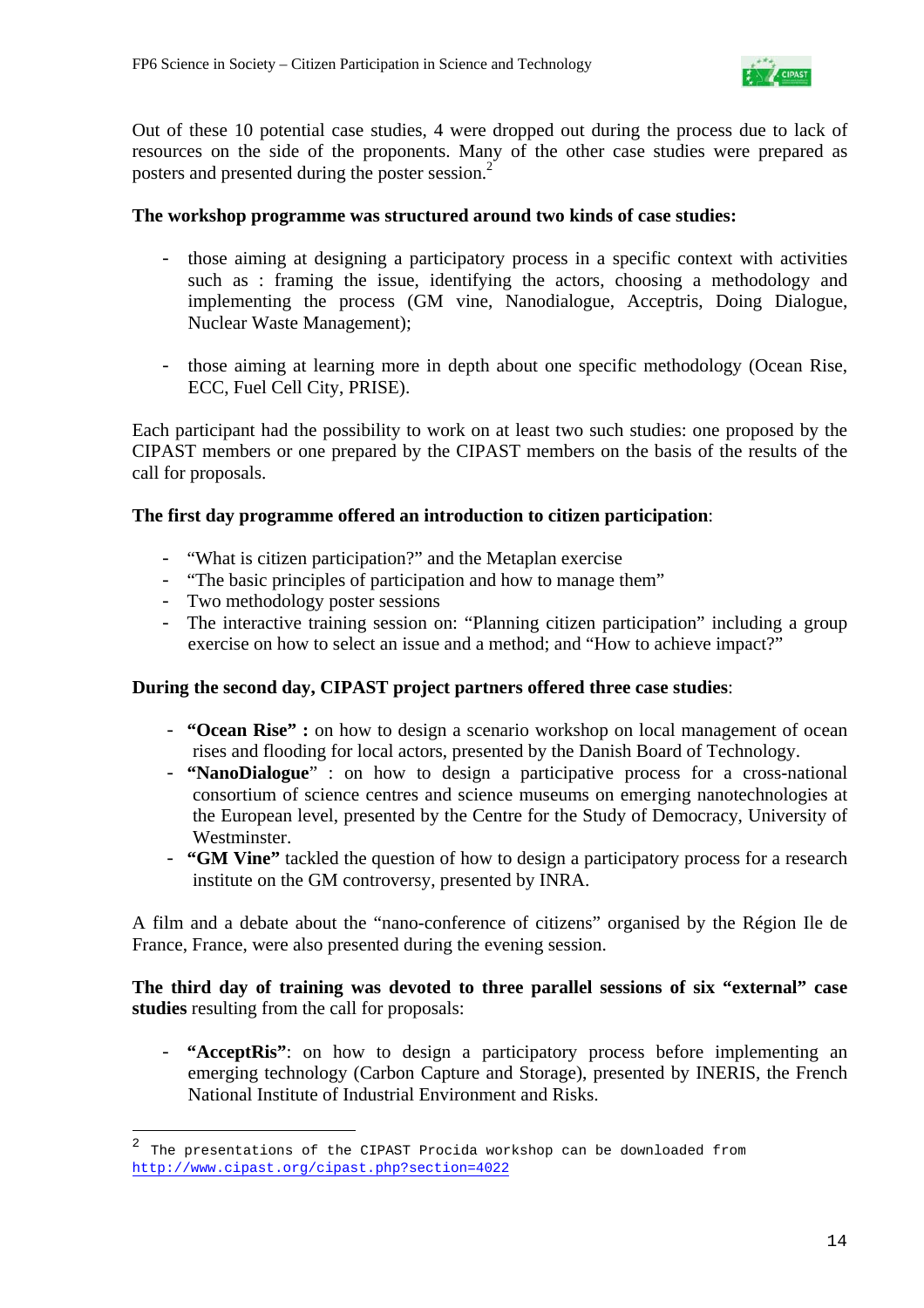

- **"Doing Dialogue"**: on how to design a participative process involving young public, presented by a consortium of UK science centres; **European Citizens' Consultation** (ECC) on the challenges of a cross border public participatory process, presented by IFOK Germany.
- **"Fuel Cell City"**: on how to design a participatory scenario process on the municipal use of fuel cell technology in a medium sized city, presented by the Inter-University Research Centre for Technology, Work and Culture (IFZ) in Graz, Austria.
- **"PRISE"**: on how to get lay peoples' opinion in a case that involves complex technologies and political and ethical dilemmas, presented by the Norwegian Board of Technology;
- **"Nuclear Waste Management"**dealing with citizens' engagement in designing future scenarios for nuclear waste management, presented by the National Radioactive Waste Management Agency of France (ANDRA).

**An "Open Space session"** took place during the afternoon and the evening of the third day. The CIPAST Open Space was the opportunity for participants to present and examine in detail specific experiences or transversal questions. It was a marketplace of inquiry, where participants offered their various topics of interest for discussion.

### **During the fourth day, presentations of the final block held at the** *Città della Scienza* **in Naples were dedicated to the question of evaluating a participatory procedure and to the assessment of the workshop as a finale conclusion.**

**A higher number of participants attended the Procida as compared to the Dresden** workshop and only 10 people attended both. The main differences between both populations concerned: gender ratio, the nationality, and the proportion of participants from academic research and science culture. First, the proportion of women was much higher. The French participation was still reinforced, reflecting the strong network effects of CIPAST in France. The Dutch and the UK participation were much lower. Finally, the proportion of participants from academic research and science culture was lower, thanks to the relative increase of participants from NGO's, government bodies, research centres and think tanks.

### **Procida workshop assessment**

### **As for the Dresden workshop, our assessment drew on analysis of questionnaires that were filled in by the participants**.

Overall, the most of the participants considered that the workshop fulfilled their expectations. The Open Space session was positively appreciated since it was handled quite professionally and gave time for participants to interact more freely.

**Concerning the assessment of the case studies approach, the objective of participative learning was achieved in Procida**. All the participants expressed their satisfaction, acknowledging the benefits of the practical orientation of the training and learning through interactions, and relying on rich and concrete material. This appreciation confirmed the remarkable mobilization of external participants who previously brought contributions with "external" case studies.

However, some technical points have been noted in order to improve the training methodology.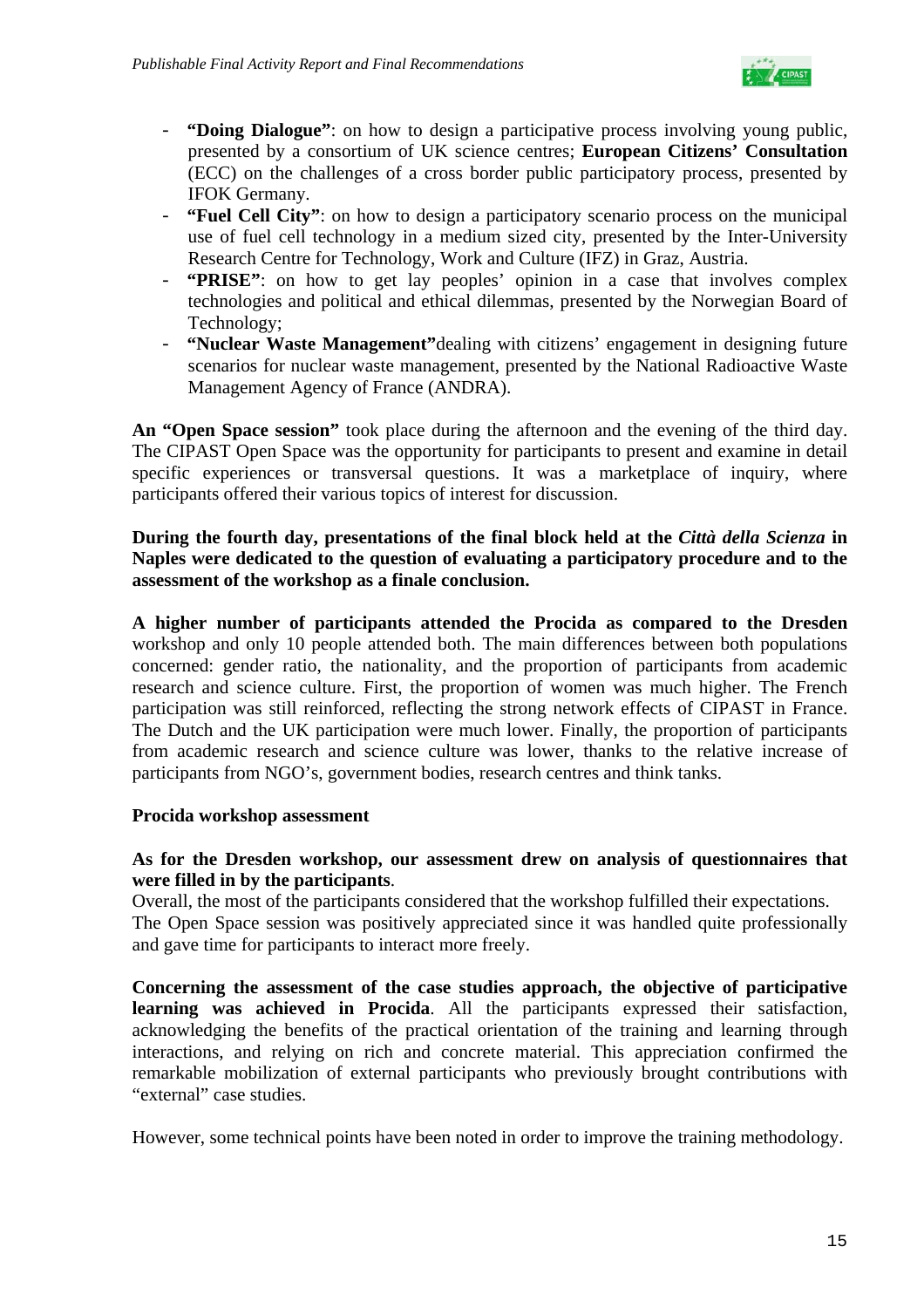

### **A crucial point appeared after Procida workshop: a bank of case-studies can be considered as a multidimensional resource.**

It can be used, as it has been during Cipast workshops and as it is presented in the toolkit described below, as a resource for training and capacity building.

But it can also be an effective instrument to compare and assess participatory procedures, and be as well a precious database for various researches in different fields, such as political cultures and the involvement of civil society in the contemporary democracies.

## **4.4 The CIPAST in Practice training toolkit: the last outcome of the project**

### **The elaboration of the training toolkit**

**"CIPAST in Practice – Doing Public Participation" is the training tool kit relying on Cipast 3 years training experience, and available on line and as a CD.** 

The support material for each of the selected case studies was defined, reviewed and edited between June 2007 and March 2008, right after the Procida training workshop. An editorial board of three experts from Bonn Science Shop, Rathenau Institute, and INRA was established to edit these elements, taking into account all the inputs from the observers and participants in the training workshops.

**The final phase of the editing process was entirely coordinated by Bonn Science Shop**. Design and layout of both the English and the French versions were subcontracted to the design office *Eichenartig* in Bonn. In April 2008, the CD was published with 300 copies. All content is available from the CIPAST website.

This product is not an "e-learning" tool; it provides material to be used by a trainer to design specific and adapted training sessions, possibly in different contexts and for different audiences, but always based on a case-study approach.

### **The contents of the training toolkit**

### **Both the CIPAST in Practice CD and Website are structured in four complementary chapters: "introduction", "design", "practice" and "what else?.**

The different materials offered in each chapter can be downloaded, either as PowerPoint presentation or as Acrobat PDF. The PowerPoint presentations include all the additional notes made by the authors to be considered in the presentation.

- **The introductory chapter provides a general overview to the state-of-the-art in public participation in science and technology,** a presentation of the CIPAST platform, as well as guidelines on how to work with the training material, including an introduction to the case study methodology.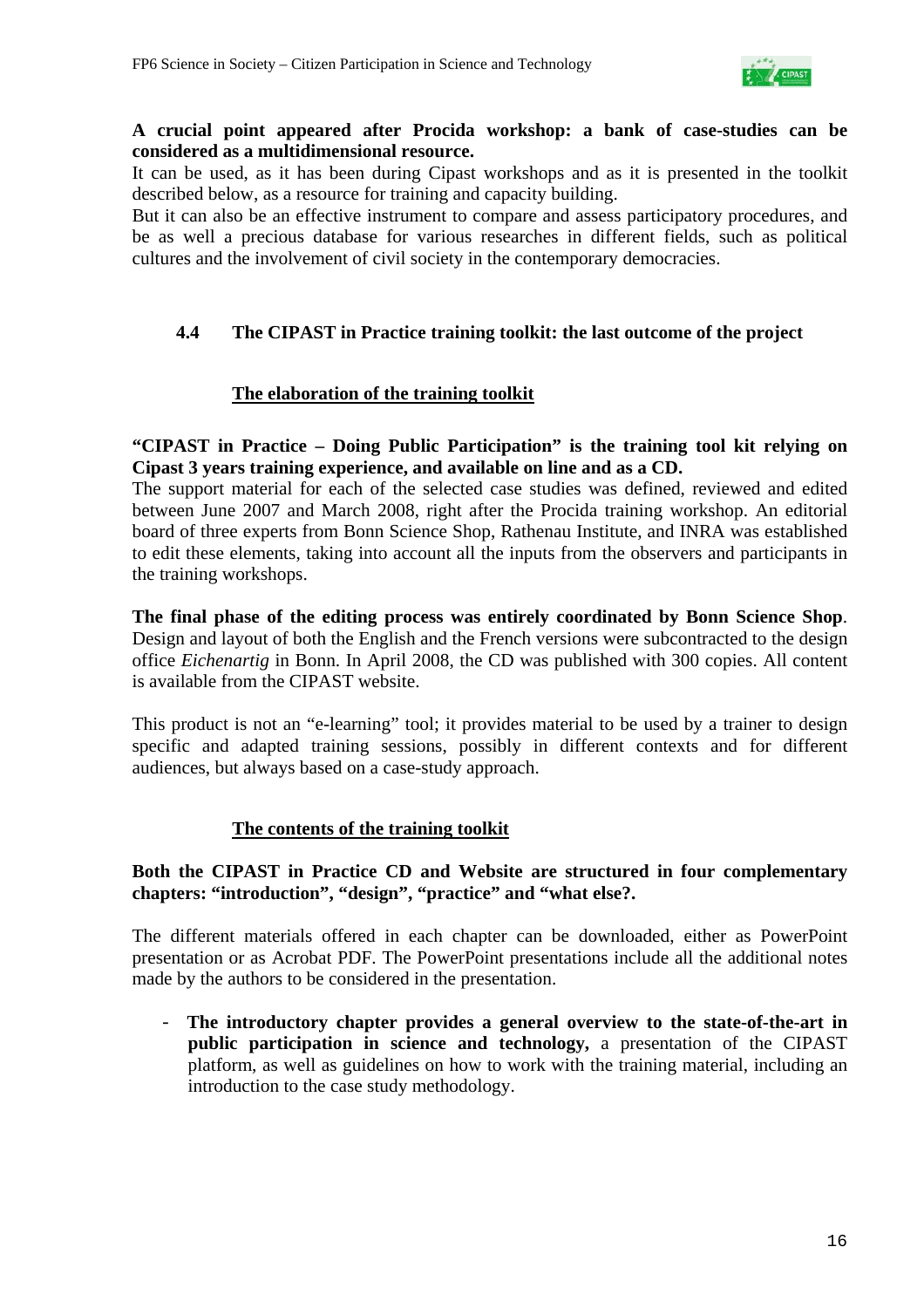

- **The second chapter, 'Design'**, **offers important basic resources about designing participatory procedures.** The chapter is divided into six sections:
	- **"Workshop introduction"** provides elements to understand the context of citizen participation in science and technology.
	- **Section 2**, "some basic principles", provides the main guidelines to deal with the empowerment of participants, the management of expectations, equity and fairness of deliberation
	- **Section 3, "**how to choose a method", is the starting point for exploring a variety of participatory methods, giving some criteria and key parameters to choose the appropriate ones.
	- **Section 4** tackles the question on "how to achieve impact" when implementing citizen participation exercises.
	- The problems of "how to evaluate citizen participation", and of why evaluating and how to measure effectiveness are addressed **in the fifth section.**

### - **The third chapter 'Practice' contains the core of the training kit, offering a series of case-studies prepared for training workshop settings**.

Participants are put in the role of practitioners and are enabled to bring their experiences together in a learning situation. In small groups, they have to perform different tasks, which illustrate some of the difficulties of designing and implementing public participation in practice. The 'users' manual' for each case study also describes how it can be applied in a learning situation and the way to work with case study ID card or working material. This training methodology is developed in the first section.

**Each case study** starts with a short description of the case, the training objectives, the proposed methodology and the previously required knowledge. Alongside clear guidelines on how to work with the case study including pieces of advice on when to use additional material can be found, as well as a workshop timetable.

- **The first case study,** "**Ocean Rise: How to design a scenario workshop on local management of ocean rises and flooding for local actors?"** guides participants step by step through the design of a scenario workshop on local management of ocean rise and flooding for local actors. It relies on a 2004-project implemented by the Danish Board of Technology.
- **The second case study,** "**Doing Dialogue**: **designing a participatory process for a consortium of UK science centres aimed at young people aged between 14-19 years old to feed into a national public consultation".** Addressing the ethical issues raised by new developments in biology and medicine, this case study is based on an ECSITE project which ran from 2005-2007, in partnership with Thinktank including sciences museums and centres (Birmingham Science Museum, Glasgow Science Centre, Centre for Life, Newcastle and Museum of Science and Industry, Manchester).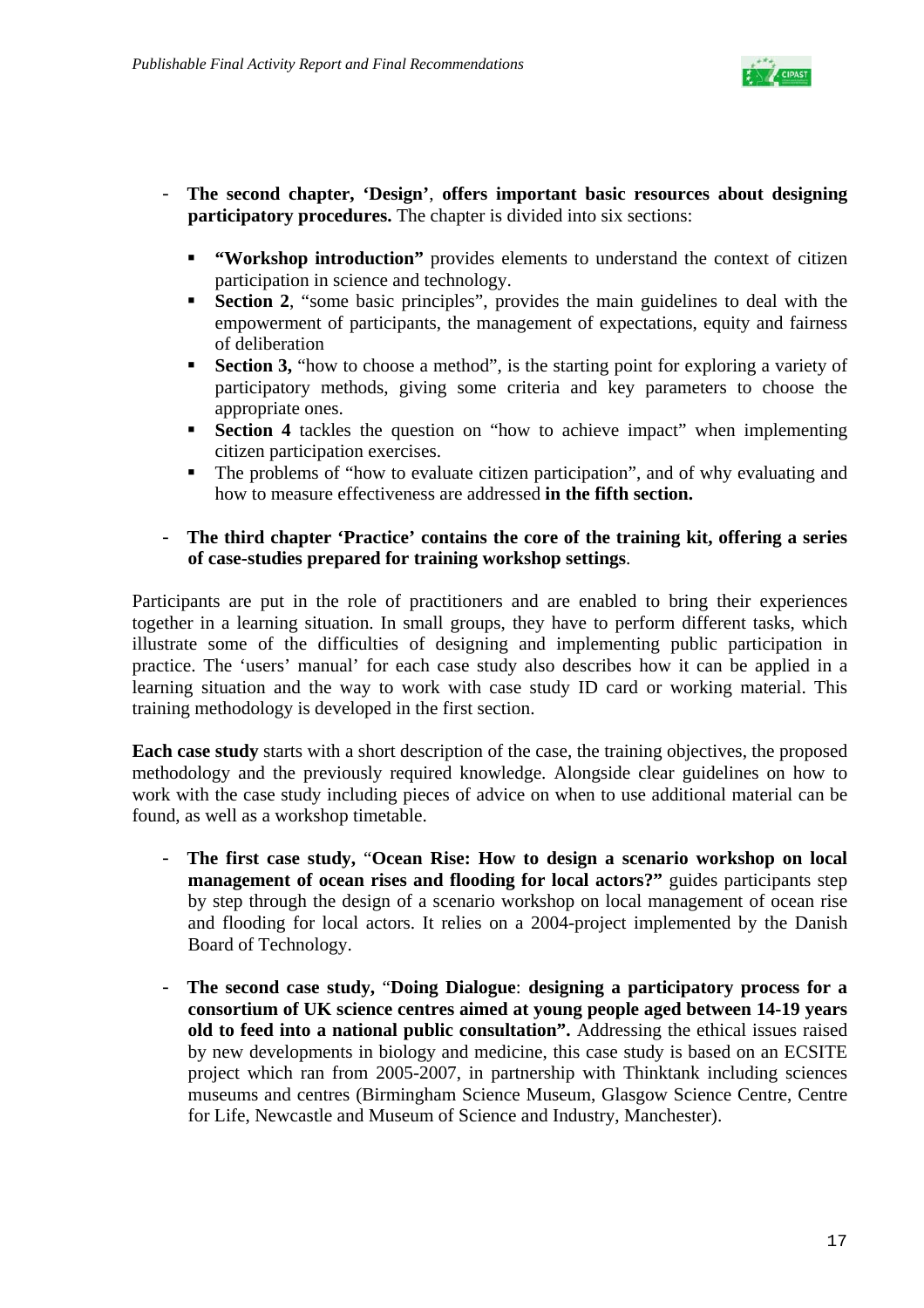

- **The third case study, "GM Vine***:* **How to design a participatory process for a research institute on a controversial issue?"** is developed on the basis of an initiative of the French National Institute for Agronomic Research (INRA) on GM Vine Field Trials in 2001-2002.
- **The fourth case study,** "**Nuclear Waste: Citizens' engagement in designing future scenarios for nuclear waste management in France"** relies on the demand of the French National Agency for Nuclear Waste Management (ANDRA) dealing with the current French studies and controversies about the conception of a deep geological repository for radioactive waste.
- **Finally, the fifth case study, "NanoDialogue: How to design a participatory process for a consortium of science centres and science museums on an emerging issue at the European level**" is developed on the basis of the NanoDialogue initiative, coordinated by the Città della Scienza, which was held from 2005 to 2007, with EC support.

**The fourth and last chapter of the training package, 'What else?' makes available further resources such as experts, literature and additional experiences.**

# **5 CIPAST after CIPAST**

During the three last meetings of the Steering Committee, several discussions took place concerning which would be the future of the CIPAST platform after the 3 years of existence as an EU FP6-funded project. The stake was creating an organization, conceived as an international network or platform **to ensure the maintaining of the networking activities and the realisation of regular training workshops on citizen participation using the training toolkit.** In the last SC meeting, the creation of the "CIPAST European platform for training, research and debate" was decided. As a first step, this organization would be of federal structure and having as members the former CIPAST partners. Each member will raise funds separately for specific projects, such as database, website, newsletter, and training sessions. One next immediate objective would be to organize a training session in September 2009.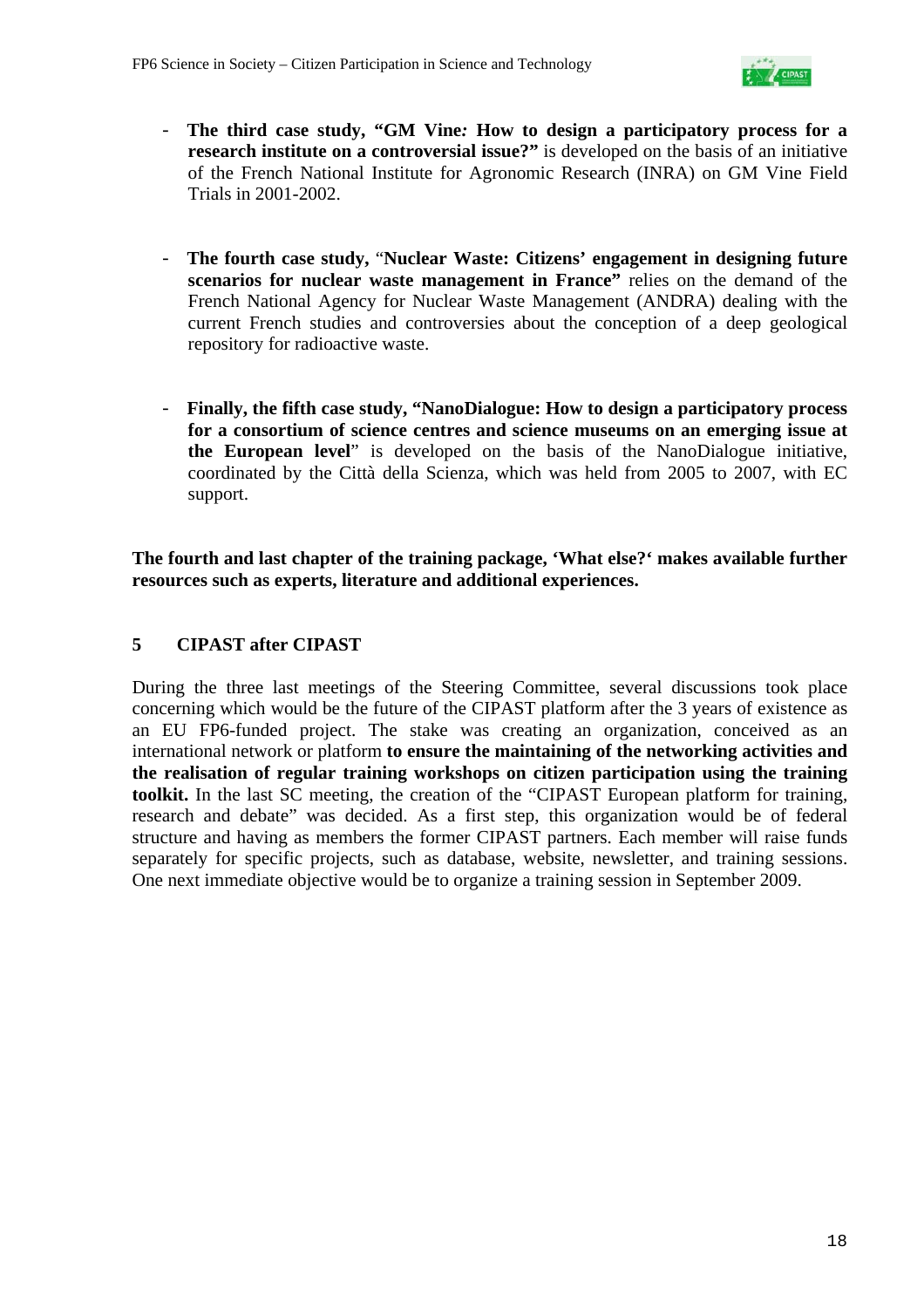

### **Section 2 – Conclusions and Recommendations**

### **In this second and final section, we draw on some lessons learnt throughout our work programme to put forward a corpus of recommendations meant for specific groups of decision-makers and stakeholders.**

Our recommendations are mainly addressed to the DG Research of the European Commission. Yet, they are no less relevant to other European institutional players concerned by the implementation of participatory procedures, willing to support initiatives that will take over the follow-up of actions undertaken by CIPAST. More generally, the question we address here deals with the way public authorities can stimulate the development of a European culture of participation. Thus, these conclusions and recommendations should be considered, not only as a conclusive instance of the project, but also as a call for new initiatives.

Actions to be supported could be summarised in four main recommendations:

- Activating and expanding the existing networks of actors
- Furthering training programmes using the case study methodology
- Supporting (action-)research initiatives on European cultures of participation
- Creating a specific observation device on participation in the field of nanotechnologies

All these recommendations are in close interaction with one another and aim at overcoming the pitfalls and lacunae in the current construction of a European culture of engagement of societyat-large in socio-technical issues. Notwithstanding, each one entails specific challenges to be tackled.

### **Recommendation 1:**

**To foster and support the existing dynamics of European cooperation and networking between all different actors involved in participation** 

Cipast experience demonstrates that substantial expectations exist through Europe regarding dissemination of good practices in the field of participation. These expectations emerge in various contexts and for diverse reasons, but they globally create favourable conditions for supporting the development of active networks.

Many types of initiatives should be taken to reinforce these dynamics, but considering here the question of the types of actors and of the quality of networks, we suggest the following directions for action:

#### - **To consider "cross-fertilization" as a top priority.**

Most of involved families of actors already have their own professional networks (TA agencies, academic groups, science museums …). But there is a specific efficiency in exchanging the different approaches and experiences by gathering together the various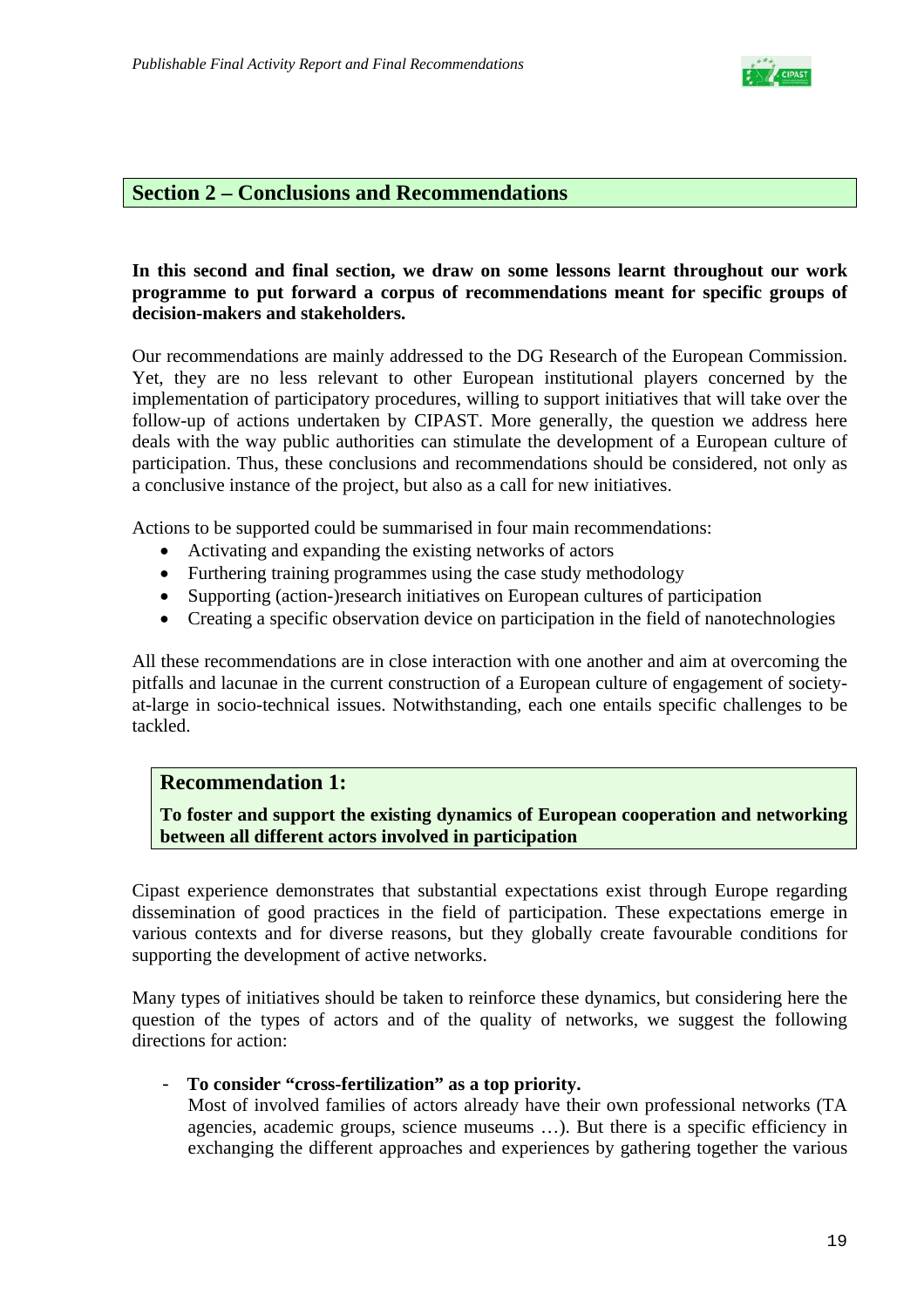

families. Promoting a culture of participation needs actors who have a high capacity to listen and to take into account the interests and points of view of other stakeholders. The experience of workshops organized by the Cipast shows that this type of exchange offers good conditions to enrich practical approaches of participation, by considering the complexity of situations.

### - **To prioritize initiatives involving new member States.**

Through Cipast activity, we had clearly observed a high level of expectation for capacity building coming from various institutions of new member states, including science academies, universities, local communities…

The network of "National Contact Points" (NCP) does exist, and should be an effective instrument of dissemination. It can especially put in touch various experts and actors, in order to facilitate European integration and trans-national cooperation at different levels

### - **To encourage involvement of scientific research organizations.**

In the research organizations, the willingness to include civil society participation as an element of strategic decision-making is still globally slight and unequally shared. Nevertheless, the example of patient associations clearly demonstrates the efficiency of such processes and the benefits these organizations can derive from it.

Also, in the case of emergent technologies like nanotechnologies, the necessity to create the conditions of open debates involving civil society as a partner of strategic decisions is becoming more and more obvious. Our suggestion is to emphasize this dimension of collaboration through relevant initiatives targeting scientific spheres.

- **To make specific efforts to bring political and industrial decision-makers to consider participation as a positive enrichment of decision processes.** We are in a situation in which many decision-makers recognize the limits and the risks of classical top-down models of decision, but are still reluctant to introduce participation as a possibility to improve the quality of decisions. We have observed until so far, that a practical approach based on concrete case-studies can be used as a precious and valuable support to overcome these types of hesitations.

### **Recommendation 2:**

### **To support further organisation of training sessions on citizen participation in science and technology based on case-studies.**

Relying on a pragmatic experience of capacity-building, CIPAST achieved to provide two different and complementary elements: firstly, a model of training workshop and secondly,, public training tools which can be used and re-assembled by potential users.

Our experience confirmed that workshop**s** offer an original forum without any equivalence, namely because they allow gathering academic scholars, practitioners, and decision makers in an active learning process based on real life experiences.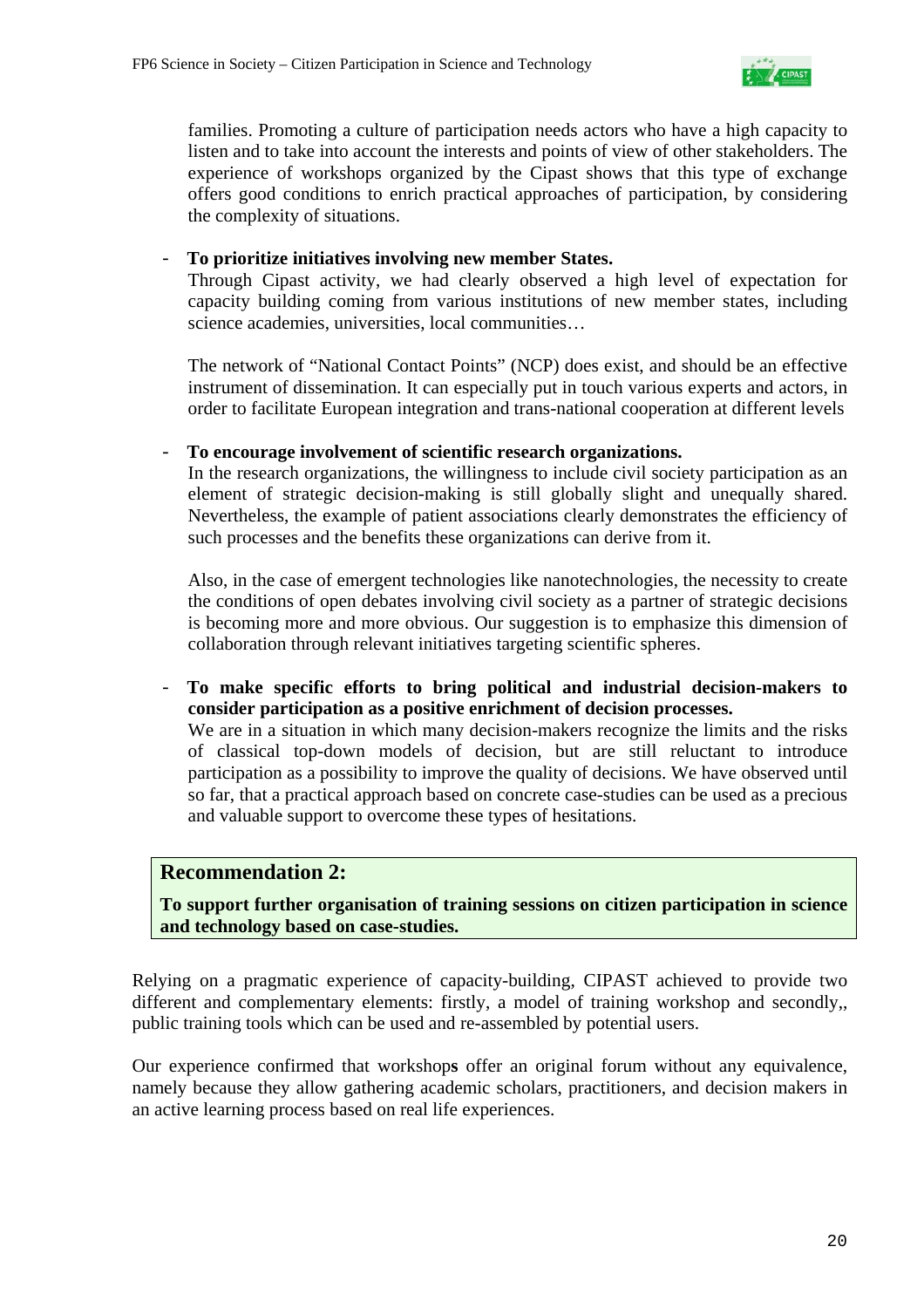

According to our experience, it is necessary to involve participants actively in teaching and learning processes. To achieve this aim, the development of case studies as "problem solving exercises" is the cornerstone of the training programme.

Active participation was further enhanced through various complementary ways such as:

- Call for (external) case studies proposed by participants and developed according to the CIPAST methodology.
- Poster sessions with contributions from the participants, including an "open space" session, where participants have the possibility to debate on problems of their choices.
- Training participation using real and carefully documented case studies proved to be very productive for the newcomers.

We recommend strongly taking stock of the CIPAST experience and methodology in order to further up the organisation of training workshops on citizen participation in science and technology.

# **Recommendation 3:**

**To support an interdisciplinary group of researchers and practitioners to both develop a case studies database and investigate local cultures of participation.** 

Considered above as an instrument to feed training sessions and capacity building activities, a base of case-studies can also provide a rich material for research.

Recent research in Science and Technology Studies (STS) has shown that, while citizen participation has been the focus of much conceptualisation, experimentation and evaluation, few efforts have been made to understand how participatory processes are developing across policy-for-real decision contexts.

Moreover, participatory initiatives tend to be analyzed as if they have existed in a social and political vacuum. Conversely, our experience has shown that public engagement is always framed by local, political dynamics and contexts. Patterns of participatory practices are thus codetermined by contextual influences. Consequently there is a need for producing further methodological development and systematic evaluation combining dual dynamics between processes and contexts.

The creation and development of a large bank of case-studies based on real experiences, implemented in various contexts, could be used as an opportunity to conduct research on actors' visions and need. It could allow investigating on the different ways national and political cultures should relate to participation in order to master and overcome the obstacles that could eventually arise.

Decoding and mapping public ways of knowing, learning and thinking about socio-technical issues in the different political contexts represents a major stake to shape a common European culture of citizen engagement linked to the governance of science and technology.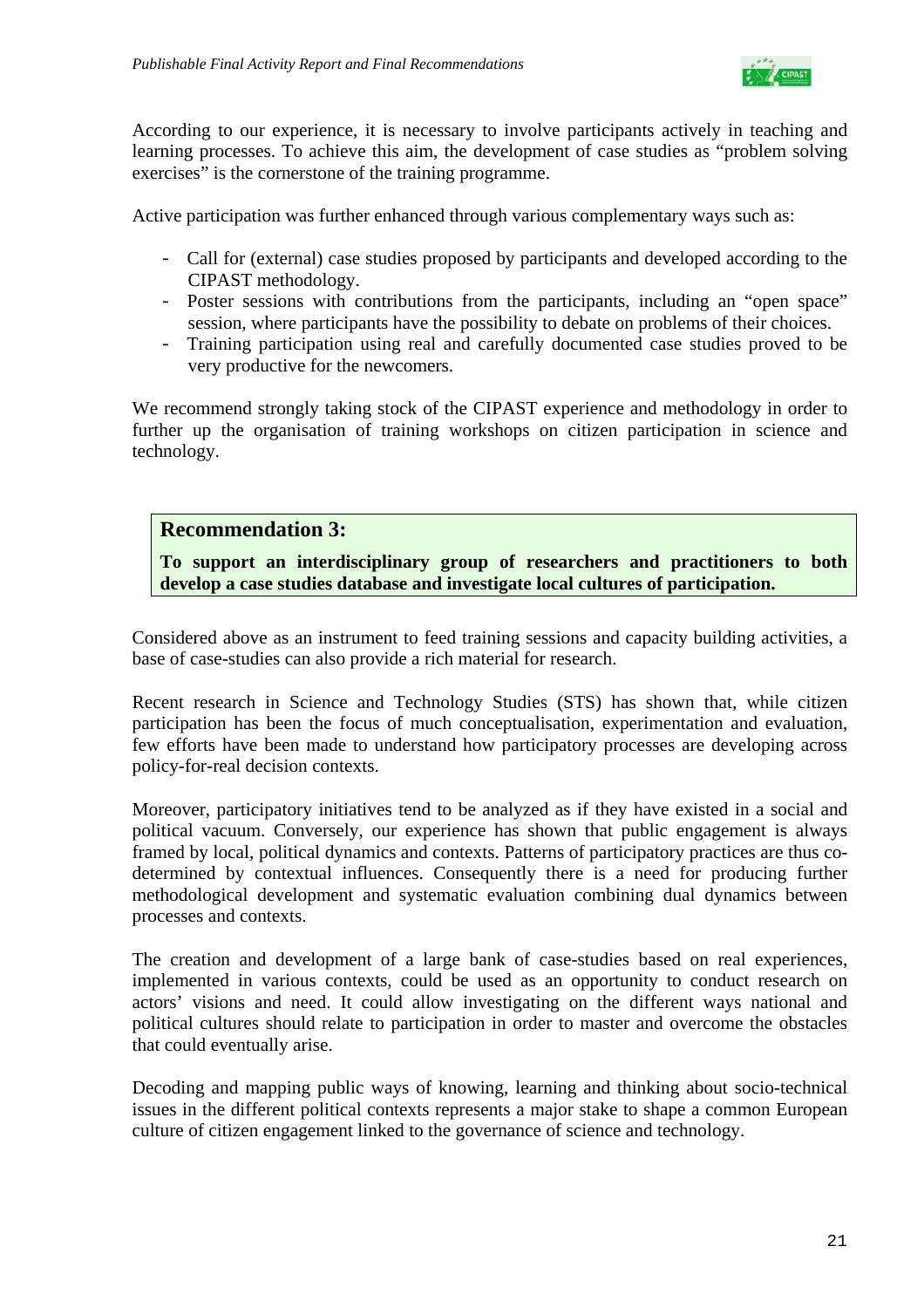

The availability of a constantly evolving and updated database, providing structured case studies for training and policy analysis, seems to be the key element to achieve this aim.

Hence, we recommend supporting and setting up an interdisciplinary research group. Such a group would have three core objectives:

- firstly : to enrich and diversify the existing case studies database
- Secondly: to contribute to training programmes.
- And finally: to perform research on local participatory cultures and suggest adaptations of procedures to local contexts.

Such endeavour should benefit from a close collaboration between both practitioners of participation and academics.

## **Recommendation 4:**

## **To document the various experiences of involvement of civil society in the field of nanotechnologies.**

Upstream citizen involvement in science and technology (i.e. participation of civil society before significant development and technological dissemination has taken place and before firm public attitudes about an issue have been established) has become, along with the unfolding of nanotechnology, a master narrative of current public policies in many countries.

The precedents of asbestos and biotechnologies have probably played a crucial role in that dynamics. It looks now necessary to perform a broad and comprehensive assessment of the diverse participatory processes that raise the question of the existing and potential impacts of nanotechnology as an emergent technology.

As documented in the CIPAST database and further discussed in the special nano issue of the CIPAST newsletter, a very large number of participatory initiatives have been set up in different national and political contexts involving a great diversity of actors and audiences.

In order to enact national participatory initiatives, public authorities have turned to many different kinds of expertise such as: universities and academic institutions specialized in social and political science, R&D agencies, science communication companies, NGOs, as well as science centres and museums. Yet, STS scholars have shown that, as far as co-construction of innovations is concerned, upstream public engagement is performing poorly

It proves then necessary to support a widening of the discussion that highlights public's opinion about nanotechnology. Hence, we recommend focusing on the diversity of ongoing initiatives, and drawing on the experience of the multiple professional actors who implement them across European national contexts. This would contribute to better understand the tensions and drawbacks emerging within the overall governance strategy and the constraints placed upon the effectiveness of upstream public engagement related to nanotechnology.